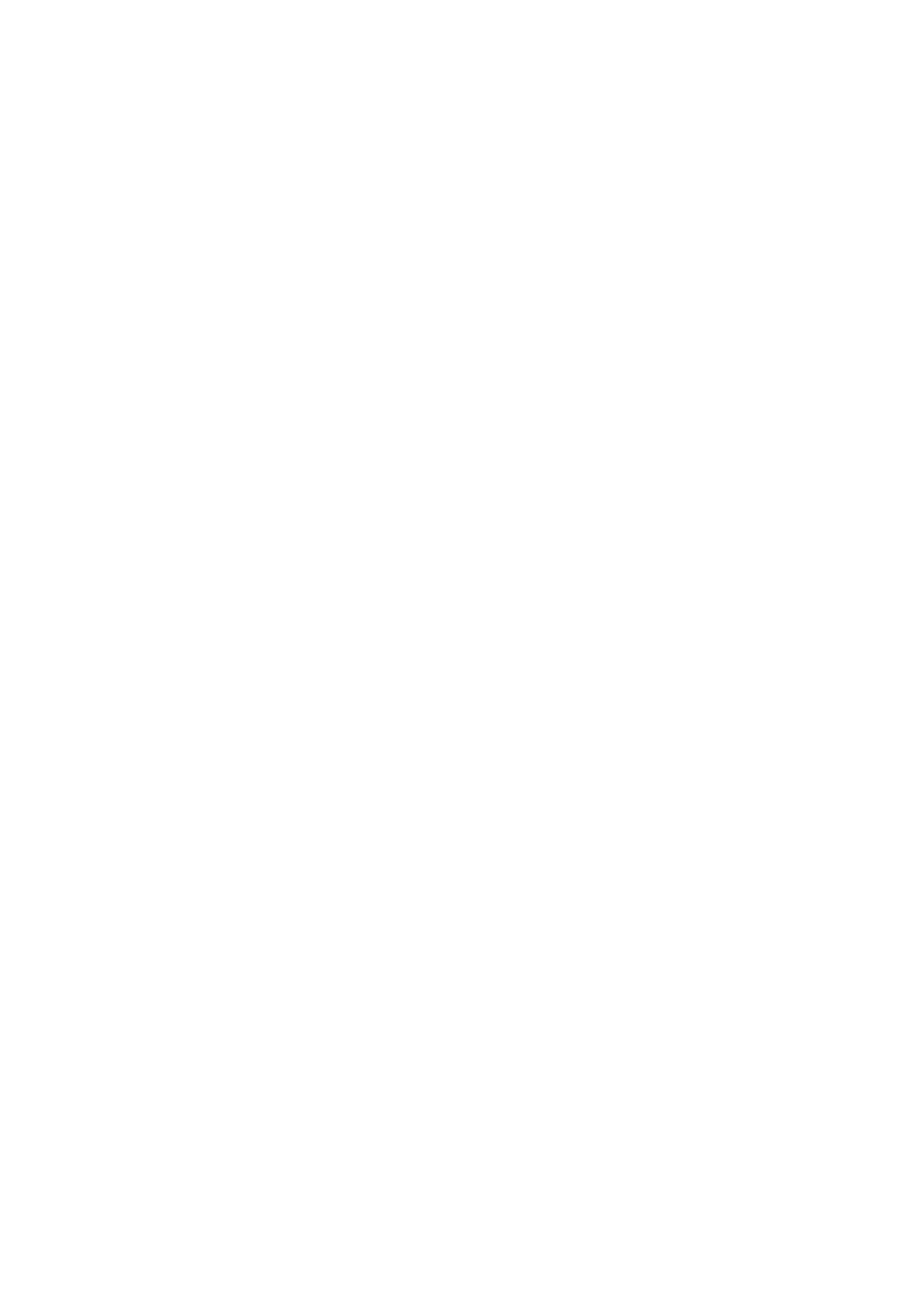# UNITED STATES OF AMERICA **FEDERAL LABOR RELATIONS AUTHORITY**

Office of Administrative Law Judges Washington, D.C. 20424-0001

#### MEMORANDUM DATE: August 31, 2004

- TO: The Federal Labor Relations Authority
- FROM: RICHARD A. PEARSON Administrative Law Judge
- SUBJECT: UNITED STATES DEPARTMENT OF AIR FORCE AIR FORCE MATERIEL COMMAND KIRTLAND AIR FORCE BASE ALBUQUERQUE, NEW MEXICO

#### Respondent

 and Case Nos. DA-CA-01-0876 DA-CA-01-0877 DA-CA-01-0963 DA-CA-01-0964 DA-CA-01-0965 DA-CA-01-0968 DA-CA-01-0969 DA-CA-02-0320 DA-CA-02-0373 DA-CA-02-0603

### AMERICAN FEDERATION OF GOVERNMENT EMPLOYEES, AFL-CIO, LOCAL 2263

### Charging Party

Pursuant to section 2423.34(b) of the Rules and Regulations, 5 C.F.R. § 2423.34(b), I am hereby transferring the above case to the Authority. Enclosed are copies of my Decision, the service sheet, and the transmittal form sent to the parties. Also enclosed are the transcripts, exhibits and any briefs filed by the parties.

Enclosures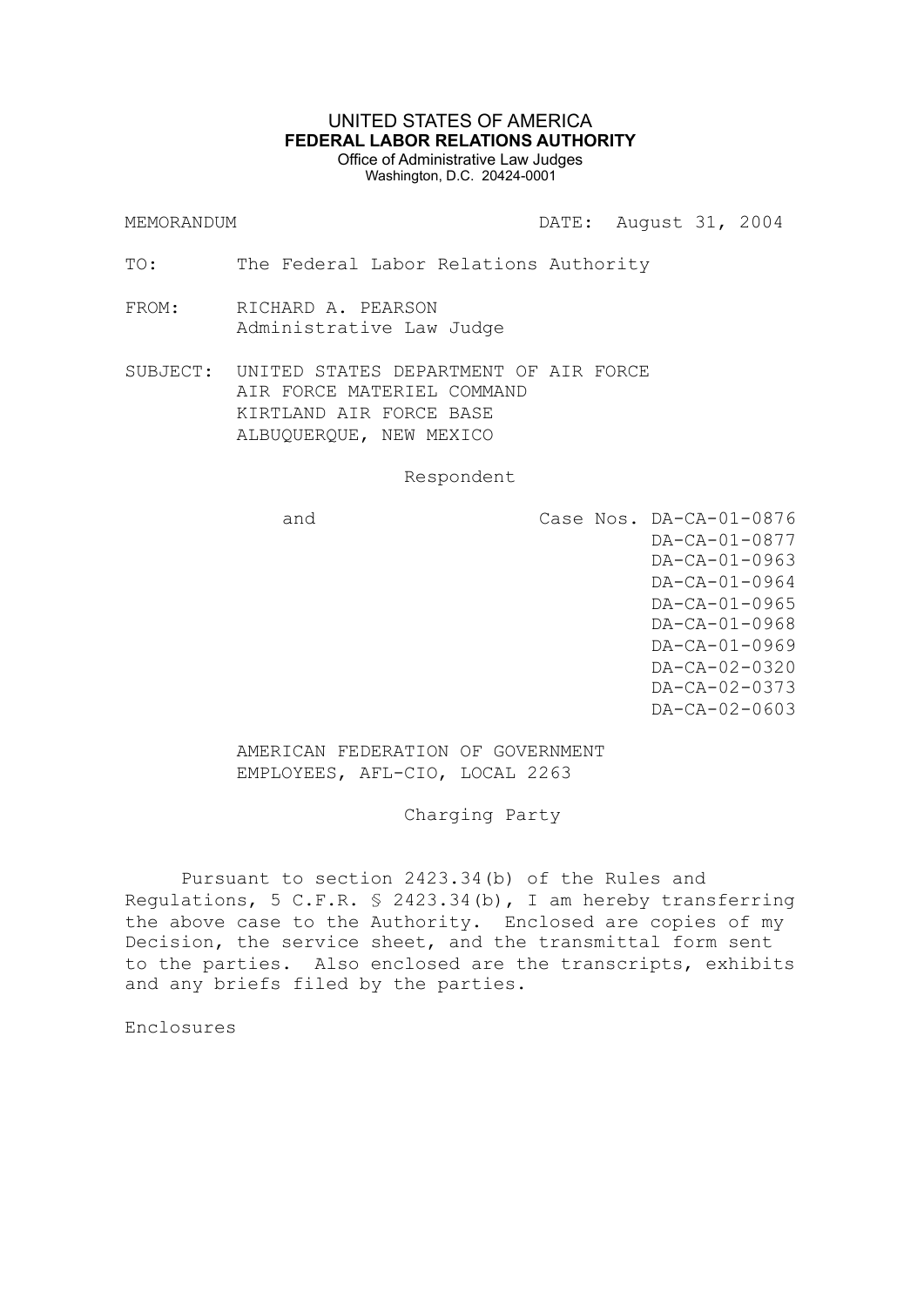OALJ 04-41

### **FEDERAL LABOR RELATIONS AUTHORITY**

Office of Administrative Law Judges Washington, D.C.

| UNITED STATES DEPARTMENT OF AIR FORCE<br>AIR FORCE MATERIEL COMMAND |                         |
|---------------------------------------------------------------------|-------------------------|
| KIRTLAND AIR FORCE BASE                                             | Case Nos. DA-CA-01-0876 |
| ALBUOUEROUE, NEW MEXICO                                             | $DA - CA - 01 - 0877$   |
|                                                                     | $DA-CA-01-0963$         |
| Respondent                                                          | $DA - CA - 01 - 0964$   |
| land                                                                | DA-CA-01-0965           |
|                                                                     | $DA - CA - 01 - 0968$   |
| AMERICAN FEDERATION OF GOVERNMENT                                   | $DA-CA-01-0969$         |
| EMPLOYEES, AFL-CIO, LOCAL 2263                                      | DA-CA-02-0320           |
|                                                                     | $DA - CA - 02 - 0373$   |
| Charging Party                                                      | $DA - CA - 02 - 0603$   |
|                                                                     |                         |

- William D. Kirsner James P. Hughes For the General Counsel
- Steven E. Sherwood Major John B. Flood For the Respondent
- Michelle Sandoval For the Charging Party
- Before: RICHARD A. PEARSON Administrative Law Judge

#### **DECISION**

On July 24, 2002, the General Counsel of the Federal Labor Relations Authority, by the Regional Director of its Dallas Region, issued a consolidated unfair labor practice complaint in Case Nos. DA-CA-01-0876, -0877, -0963, -0964, -0965, -0968, -0969, and 02-0320, alleging that the Respondent violated section  $7116(a)(1)$ , (5) and (8) of the Federal Service Labor-Management Relations Statute (the Statute) by refusing to furnish necessary information to the Union. On September 26, 2002, the General Counsel issued a complaint in Case No. DA-CA-02-0373, alleging that the Respondent committed a similar violation of section 7116(a) (1), (5) and (8) and consolidating this case with those in the earlier complaint. On September 30, 2002, the General Counsel issued a third complaint, in Case No. DA-CA-02-0603,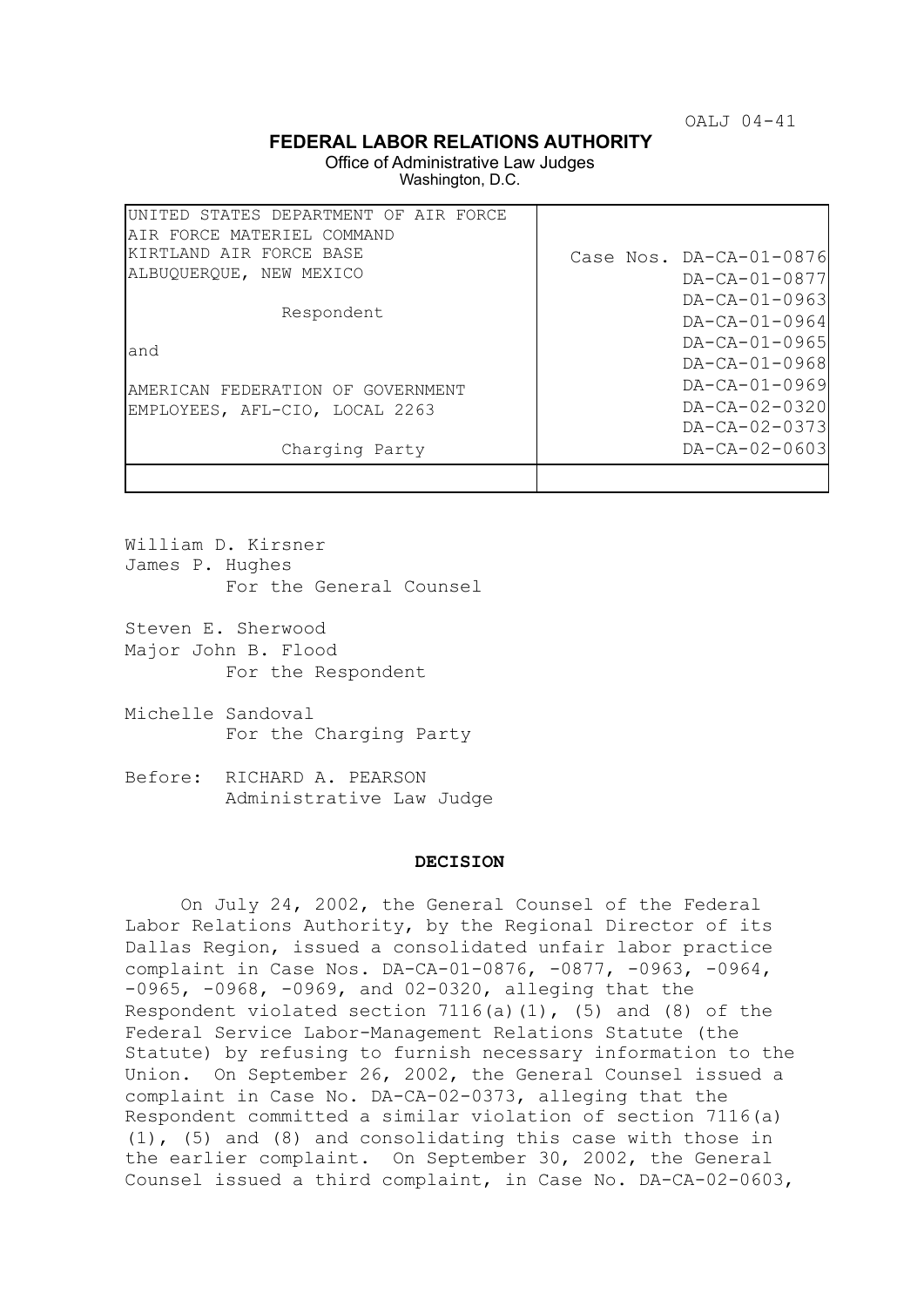alleging a similar violation of section 7116(a)(1), (5) and (8) and consolidating it with the other cases. On August 2, October 2, and October 9, 2002, the Respondent filed its answers to the respective complaints, denying that they had violated the Statute and asserting various affirmative defenses. A hearing was held in Albuquerque, New Mexico, at which all parties were present and afforded the opportunity to be heard, to introduce evidence, and to examine and cross-examine witnesses. The General Counsel and the Respondents subsequently filed post-hearing briefs, which I have fully considered.

Based on the entire record, including my observation of the witnesses and their demeanor, I make the following findings of fact, conclusions of law, and recommendations.

### **FINDINGS OF FACT**

At all times material to this case, the American Federation of Government Employees, AFL-CIO (AFGE), has been the exclusive representative of a unit of employees of the Air Force Materiel Command (AFMC) at various facilities of the AFMC throughout the country, including Kirtland Air Force Base, Albuquerque, New Mexico (the Respondent or Kirtland). AFMC and AFGE were signatories to a Master Labor Agreement (MLA) that was in effect from July 31, 1998 to April 1, 2002 (G.C. Exhibit 2), as well as a successor MLA that has been in effect since April 1, 2002 (G.C. Exhibit 3).1 AFGE Local 2263 (the Charging Party or Union) is an agent of the AFGE for the purpose of representing employees at Kirtland.

Article 6 of the MLA sets forth the parties' negotiated grievance procedure. Under Section 6.08, employees may file a grievance by completing a standard grievance form, AFMC Form 913, within 20 calendar days of the incident being grieved. Under Section 6.09, the president of a local union, or his designee, may file a grievance by submitting the grievance in writing (no particular form is specified) to the Agency's commander within 20 days of the incident. Section 6.09 similarly permits management to file grievances with the local union president.

Article 12 of the MLA concerns merit promotions, and it contains a number of provisions governing the filling of vacancies on a competitive and noncompetitive basis.  $\overline{1}$ 

Since the language of the 1998 and 2002 agreements does not significantly differ regarding any of the relevant provisions, I will refer to both contracts collectively as the MLA.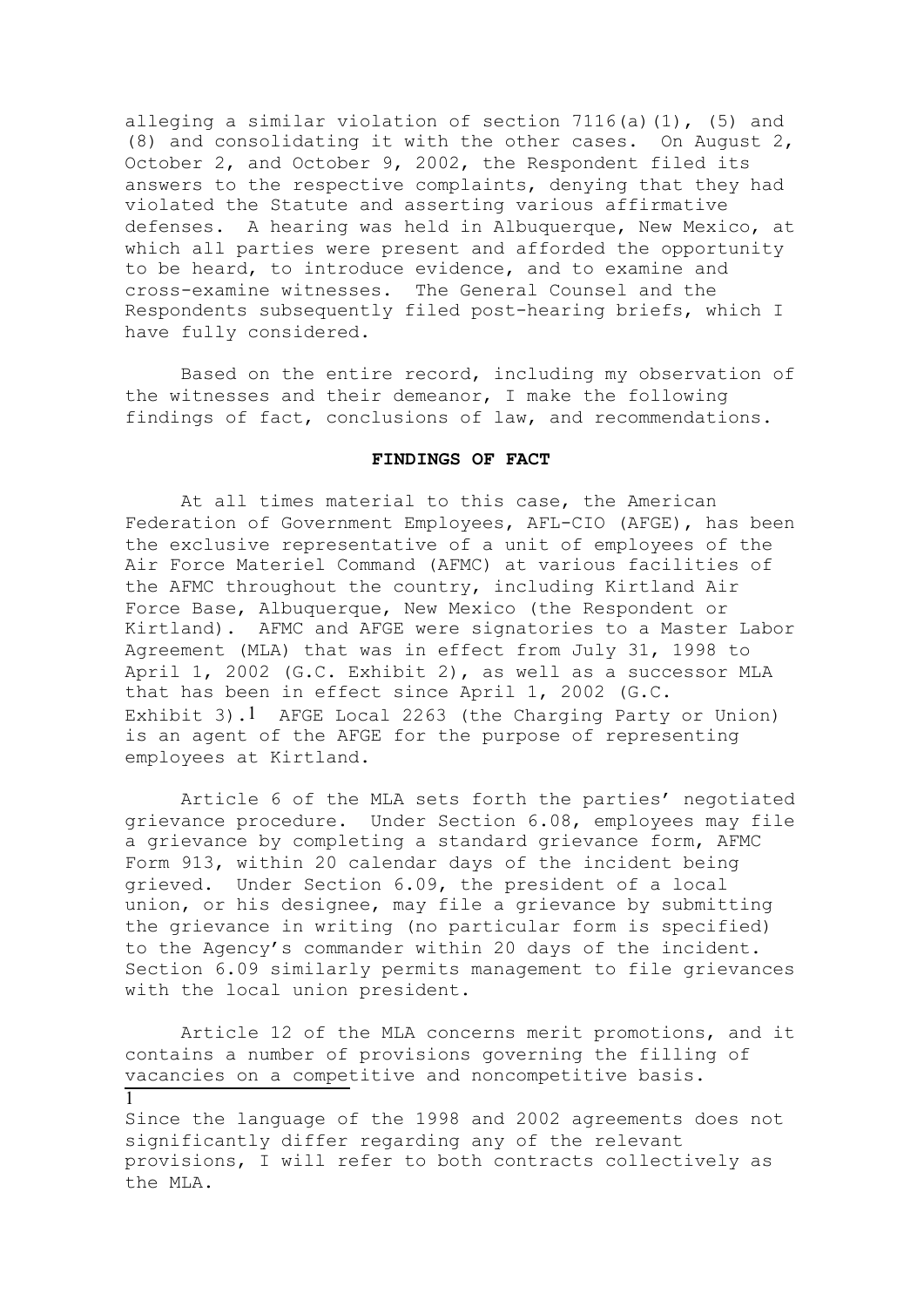Section 12.02 states that Article 12 applies to positions within the bargaining unit, but in Section 12.06 the Respondent agrees to consider eligible bargaining unit employees for positions (even supervisory positions) outside the unit. Section 12.09 provides that candidates for competitive promotion will be screened and evaluated, and that candidates who meet basic eligibility and minimum qualification requirements will then be evaluated in accordance with criteria set forth in Promotion Evaluation Patterns, or PEPs.2 PEPs must be job related, identical positions must have consistent PEPs, the Union has a right to review and comment on new or changed PEPs, and employees have a right to obtain copies of existing PEPs. Pursuant to Sections 12.10 and 12.13, the selecting official has the discretion, "subject to regulatory controls," to make the promotion selection from any candidate on the promotion certificate, which lists not more than 10 (15 in the new MLA) "best qualified candidates," with one additional name permitted for each additional vacancy. Under Section 12.14, a "nonselected" employee may demand that the selecting official explain the reasons for the decision.

Because the next two sections of the Merit Promotion article are in particular dispute, I will quote them in their entirety:

SECTION 12.15: ACCESS TO PROMOTION INFORMATION

Employees or their designated representative may request the following information concerning specific promotion actions in which they are individually affected. This information will be made available to the employee and the Union representative upon request to the servicing Civilian Personnel Office at the activity where the action occurred:

a. Whether the employee was considered for promotion to a specific bargaining unit position, and if so, whether the employee was found eligible for the position on the basis of minimum qualification standards and other evaluation factors.

b. Whether the employee was among the best qualified candidates referred on the promotion certificate; if not, the highest progression level

 $\overline{2}$ 

The 2002 MLA changed the terminology and refers to these documents as Promotion Plan Templates, but I will use the terminology from the 1998 MLA throughout this decision.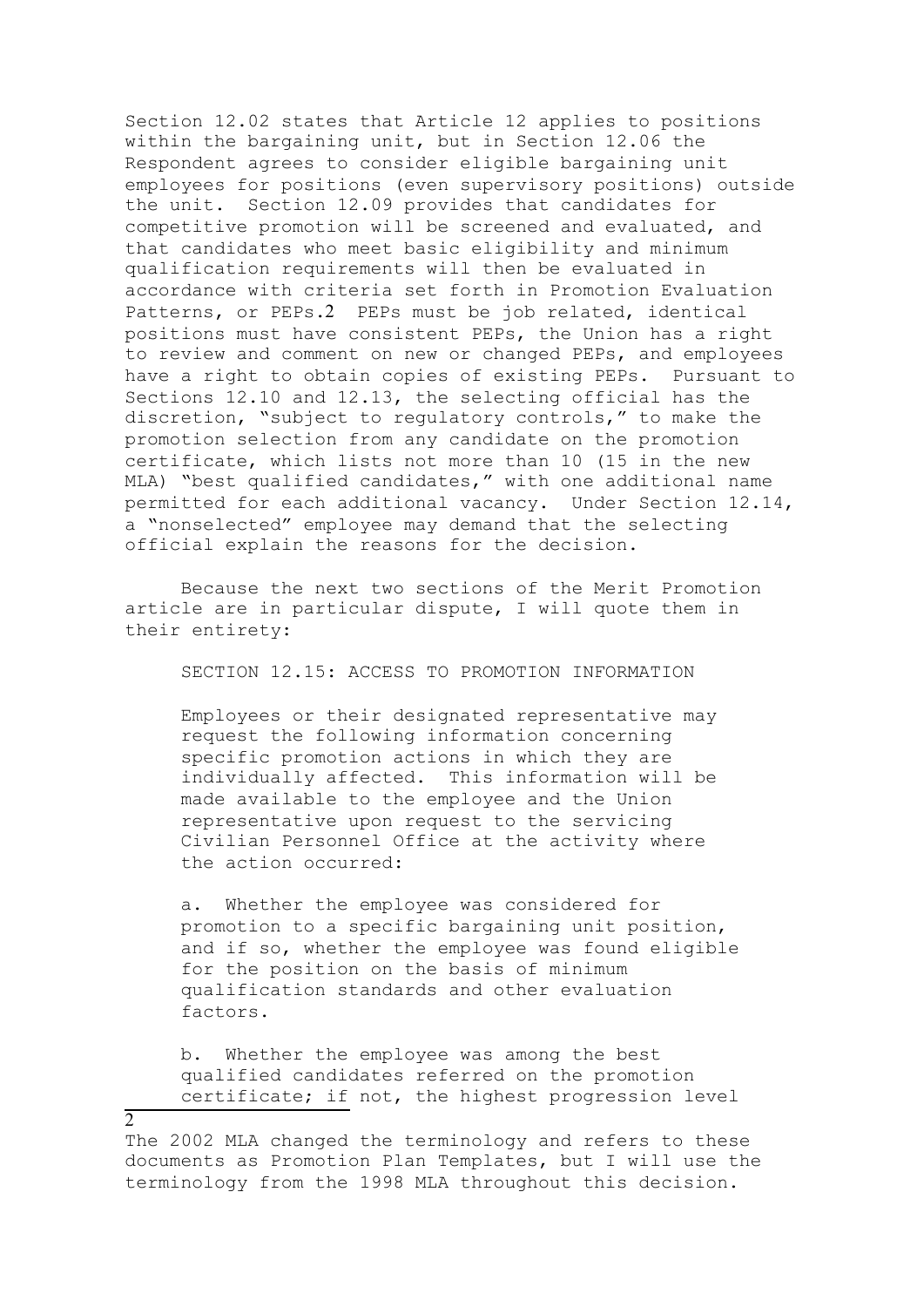reached by the employee in the screening process, if applicable.

c. Who was selected for the vacant position in question.

SECTION 12.16: POST AUDIT OF PROMOTION ACTIONS

To the extent permitted by applicable law, rule or regulation, the Union may post-audit a promotion action in conjunction with the processing of a grievance under the Negotiated Grievance Procedure.

On May 14, 2001,3 Union President Steve Remenar sent a letter to Kirtland's Labor Relations Officer, John Houha, noting his "concern" that some employees had been denied their rights to promotions to two specified positions, and citing several sections of the MLA allegedly violated (Tr. 149-51). On May 22, the Union sent a request that Houha furnish it with the certificates and PEPs for the two previously-cited positions (Tr. 41-42, 154-55).4 On May 24, Houha responded by furnishing the Union with the PEP and certificate for one position but not for the other, and by stating that the Union was not entitled to the information on the second position, because it was a confidential position outside the bargaining unit (Tr. 155-57). Mr. Houha met on June 3 with Leslie Maxwell, Office Manager and Second Vice President of the Union, concerning the Union's information request. Maxwell explained why the Union needed additional information, and Houha explained his reasons why the Union was not entitled to it. There apparently was also some general discussion of the promotion selection process, but Houha's explanations did not satisfy Maxwell, and the Union did not receive the information it wanted on the nonbargaining unit position (Tr. 160-62).

On July 11, the Union sent two separate, but nearly identical, letters to the Kirtland Civilian Personnel Office, requesting certain information "in accordance with  $\overline{3}$ Hereafter, all dates are in 2001, unless otherwise noted.

4 None of the correspondence relating to the May information request was offered into evidence, and there is a discrepancy in Ms. Maxwell's testimony as to precisely what information the Union requested and received. Compare Tr. 41-42 and Tr. 154-57. Since the latter testimony was given as Maxwell was reading from the Union's letter requesting the information, I take that account as the more reliable one.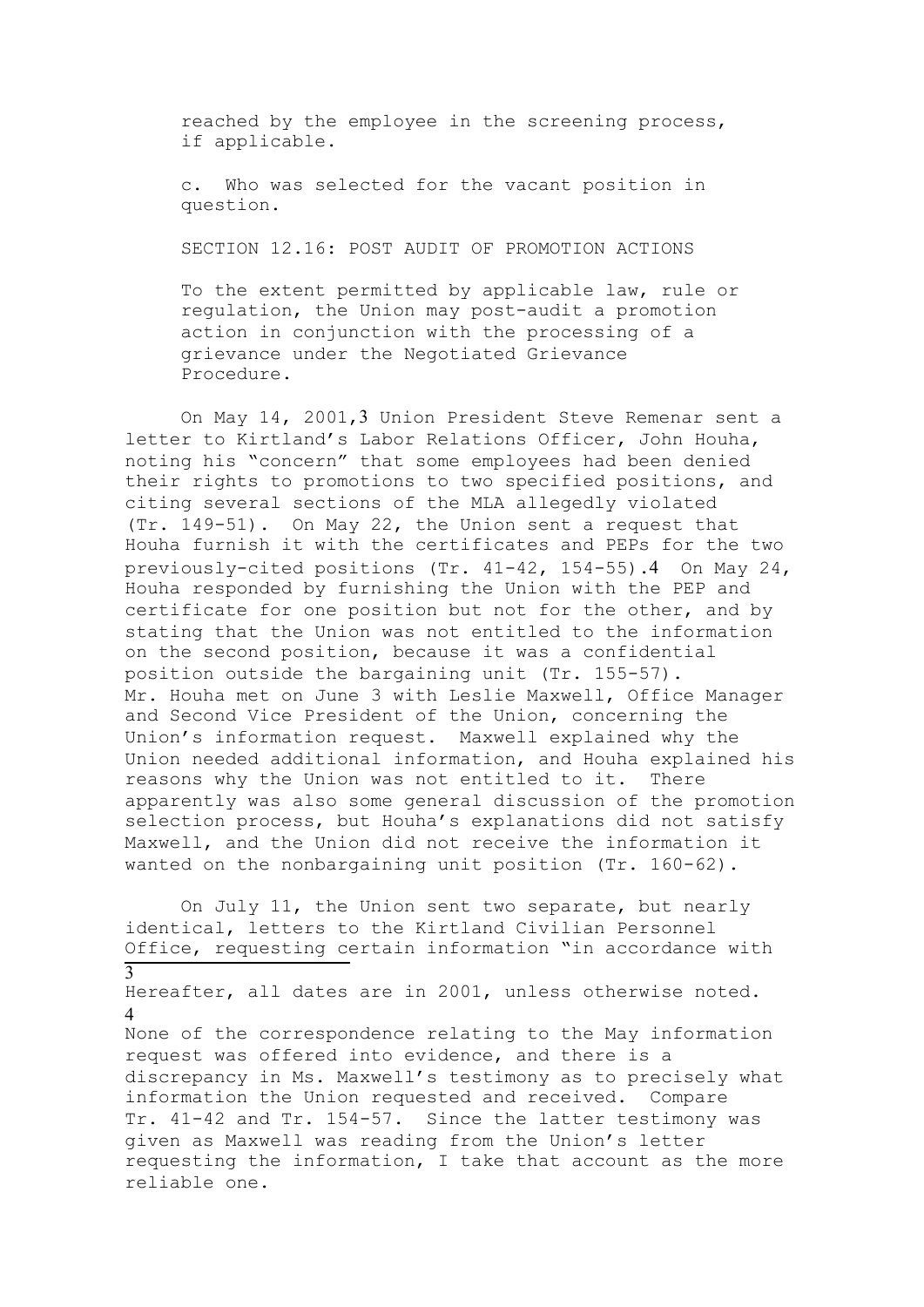MLA Article 12.15 and 12.16" (G.C. Exhibits 4 and 5). After noting that "a grievant" had advised the Union that certain vacant positions had been filled, the Union "request[ed] Post-Audit information on these Merit Promotion actions." The letters specified the positions that had been filled (five different positions in G.C. Exhibit 4 and one position in G.C. Exhibit 5) and asked Mr. Houha to provide the following information for each position:5

a. Name(s) of every person considered for the above vacant position b. Ranking factors used to select the above individual c. Name(s) and ranking of everyone on the certificate including their Service Computation Date considered for the vacancy d. PEP of the above position e. Certificates, (including supplement) if appropriate (sanitized, no SSN, B-day) used for the selection of the above position f. The highest progression level reached by employees on the certificate g. SF 52 fill action h. Copy of position description of above position i. Copy of EEO goal sheet(s) for the certificate and for any supplemental certificates j. Selectee's career brief (sanitized with current position and past experience only; delete name, SSN, appraisal, education, training, etc.) k. If appropriate, copy of staff summary l. Interview questions and benchmarks m. Interview rating sheet (sanitized with selectee(s), name(s) only and total scores of everyone interviewed)

 $\overline{\varsigma}$ 

It appears that after her meeting with Houha on June 3, Maxwell discussed the subject of merit staffing with someone (likely an official of a sister union) at Hill Air Force Base, which is also covered by the same MLA covering Kirtland. Maxwell learned that Hill management had made a settlement agreement with the local union at Hill, agreeing to provide the union with a wide range of information in merit staffing cases. Maxwell was sent a copy of that agreement, and she used it as a "template" for her July 11 information requests and all future information requests (Tr. 250-65). The actual settlement agreement at Hill was not offered into evidence, so the precise terms of the agreement and circumstances surrounding it cannot be evaluated, but it appears there are some differences between the items of information listed in the Hill settlement and those requested by the Union in this case (Tr. 256-58).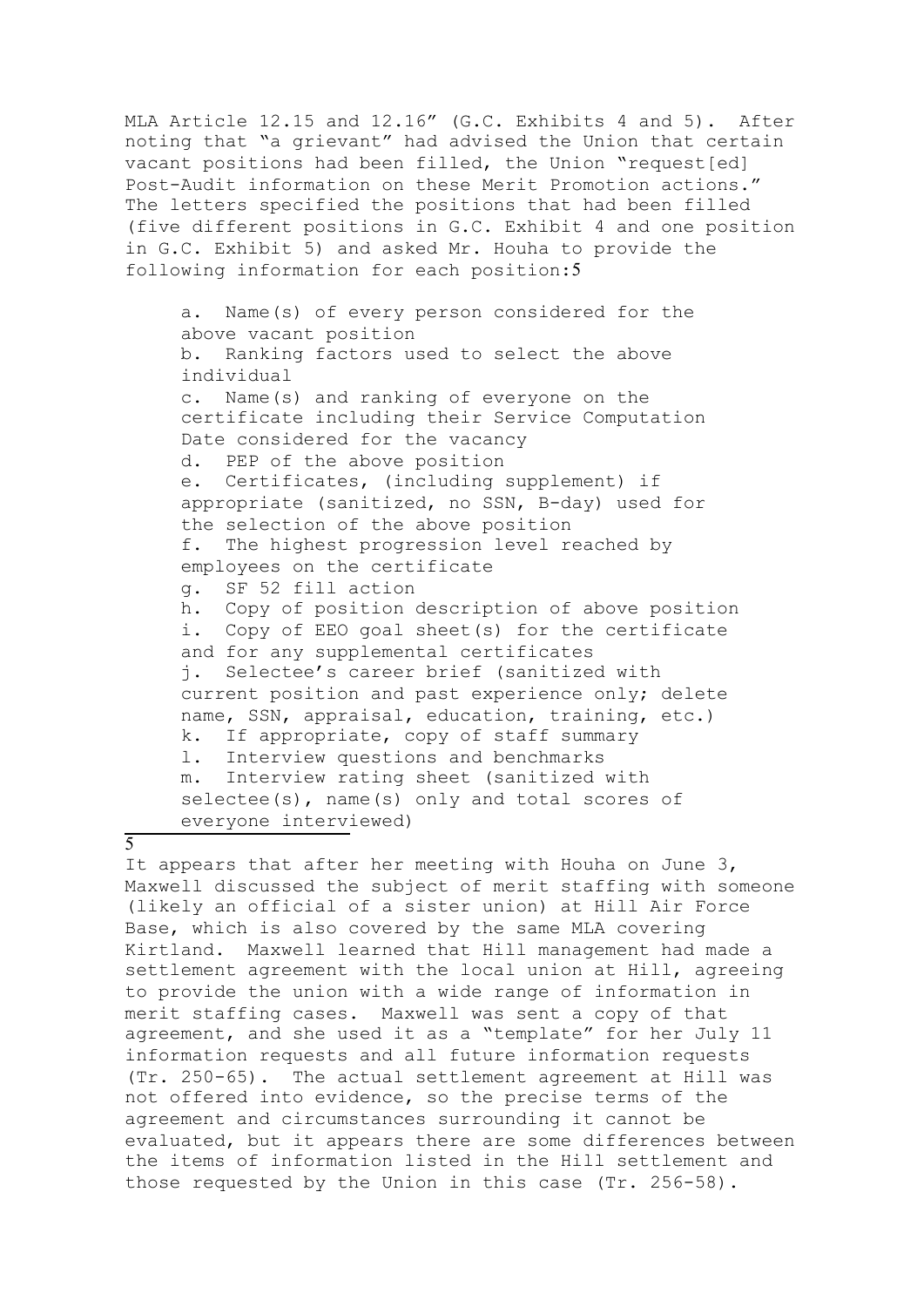n. A copy of the performance plan relative to the position being filled o. Nationality of the selectee of the above positions

In G.C. Exhibit 5, the Union asked for the same information, except it did not ask for Item o, nationality of the selectee. Both letters explained the need for the information as follows: "AFGE Local 2263 is requesting the above information in order to perform Post-Promotion Audit (s), and ensuring compliance with Merit System Principles, 5 CFR 335 Section 103, and to monitor contract compliance." On July 23 Houha acknowledged receipt of these requests and told the Union that he had forwarded them and was awaiting a response (Resp. Exhibit 3).

On July 25 and 30, the Union sent three additional letters to Houha (G.C. Exhibits 6-8), requesting the same information as in G.C. Exhibit 4 regarding five other specified promotion actions. The Union again cited MLA Articles 12.15 and 12.16 as the basis of its request, and it explained its need for the information in the same language as in G.C. Exhibit 4. In none of these letters (nor in any of the letters that were to follow in subsequent months) did the Union name any of the employees who had raised questions about the promotions, nor did the Union or any employee file a formal grievance protesting the promotions.

On August 15, Houha sent a letter to the Union, responding more fully to the Union's several pending information requests. G.C. Exhibit 13. He apologized that it had taken so long, but he insisted that "progress is being made." He noted that "some of the information" had to be obtained from different parts of the Air Force bureaucracy, and that "[I]n a few cases, I don't believe what you are asking for exists; but we will look for it." *Id.* at 1. He further noted that some of the records requested contained information protected by the Privacy Act, that this information would have to be sanitized, and that the entire process was "turning out to be very consuming in both time and labor." G.C. Exhibit 13 at 1.

Notwithstanding the above assurances to the Union, Mr. Houha then proceeded in the same letter to raise a number of "questions" about, and objections to, the Union's information requests. He first argued that neither Section 12.15 nor 12.16 of the MLA was applicable in these cases: 12.15 was not applicable because the language of that provision was expressly limited to information requests by specific named "employees," and none of the letters named any employee; 12.16 was not applicable because it required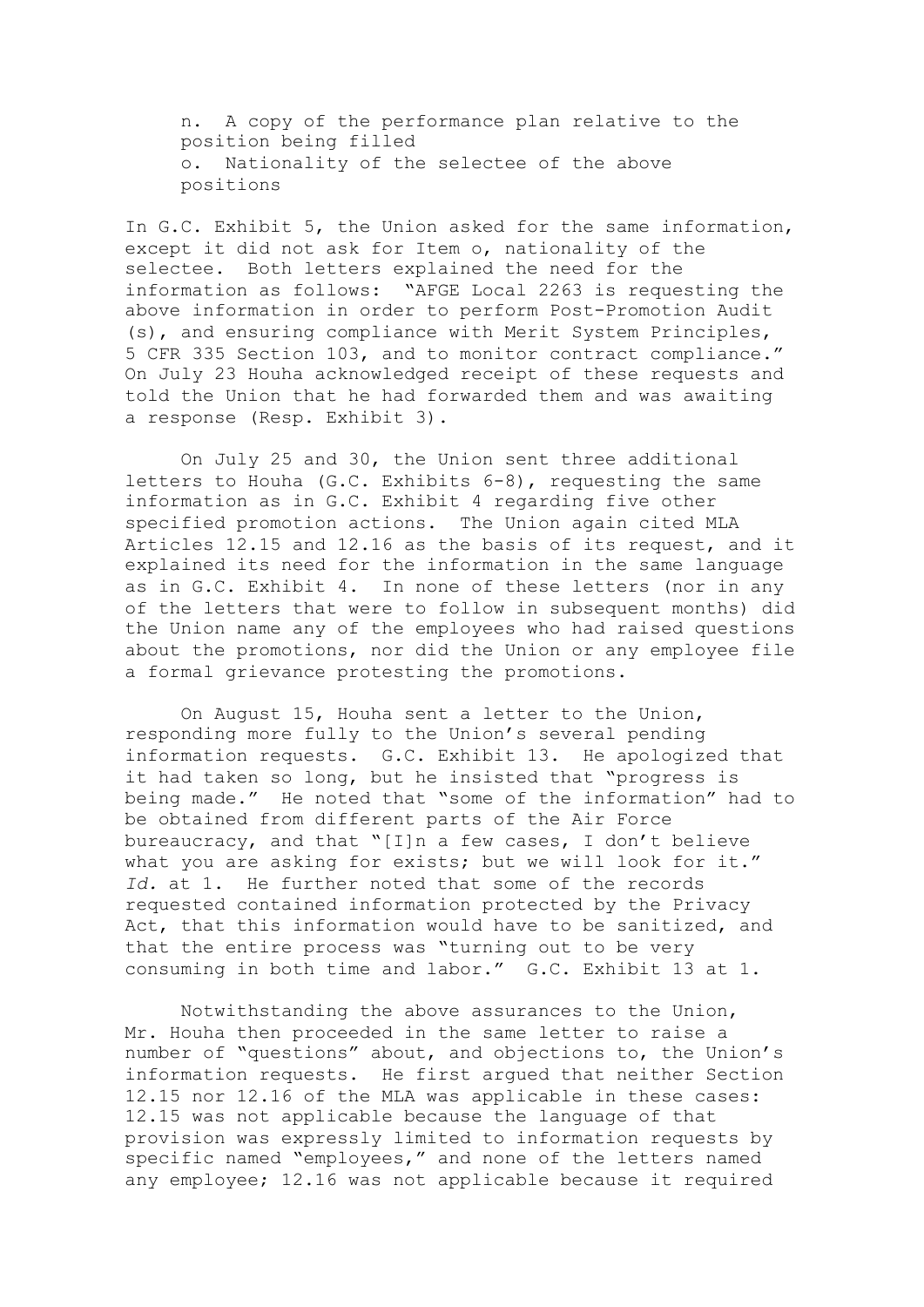that an actual grievance have been filed. He also argued, based on MLA Section 12.02, that the Union was not entitled to information about the filling of positions outside the bargaining unit. *Id*. at 2.

Without specifically citing section 7114(b)(4) of the Statute, Mr. Houha then challenged (in the same August 15 letter) the Union's requests in terms that closely parallel Authority case law on this issue. He asked the Union to explain, with respect to each piece of information sought, why the Union needed it, what it would be used for, how the intended use was connected to the Union's representational responsibilities, and how it was required for the Union to represent its members. He explained why he needed the Union to answer these questions (G.C. Exhibit 13 at 2-3):

In most situations, it is obvious why the information was asked for and how it will be used. The reasons behind your requests for promotion information, however, are not so obvious. . . . I could not . . . explain how the information you asked for could be used to effectively show that the nonselection of a particular candidate was a violation of any law, merit principle or the Master Labor Agreement. . . . If there was a violation, it is my opinion that it would not be found in that data. Consequently, I really need your assistance.

Houha himself outlined what he believed to be legitimate representational needs of the Union in regard to information about promotion actions, and finally he proposed a compromise set of arrangements, for these as well as future cases of this kind. He ended the letter by offering to discuss the cases with the Union upon request. *Id.* at 5.

On August 16, the Union sent two additional letters requesting the same Items a-o of information relating to the filling of two different positions. G.C. Exhibits 15, 16. On the same date, the Union also renewed one of its earlier requests, and for the first time, the Union phrased its request for information "per 5 U.S.C. 7114(b)(4)" (G.C. Exhibit 14). The Union explained its need for the information in these three letters identically as in G.C. Exhibits 4-8. The newest letters made no reference to Houha's letter dated August 15, because the Union did not receive that letter until August 22.

On August 23, Ms. Maxwell sent a letter to Houha in response to his August 15 letter. G.C. Exhibit 17. She noted that the Union was now requesting the information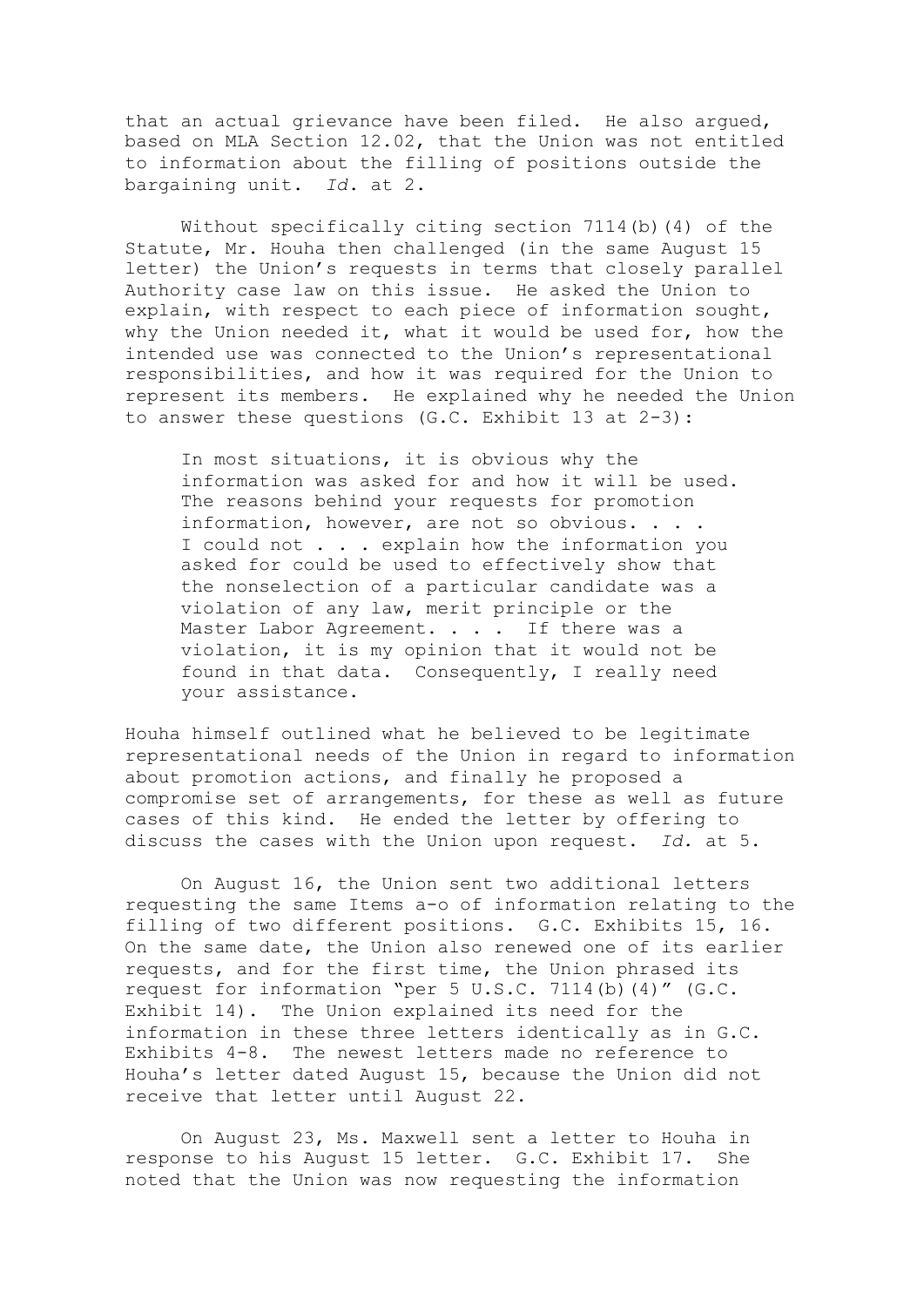under Section 7114(b)(4) of the Statute, since the Respondent had denied it under the MLA. Citing the contract's provision on timely response to correspondence, Maxwell protested the Respondent's consistently late responses, and more significantly, its failure to provide any of the requested documents to that date. She emphasized that for each request, "we have a grievant" and that each grievant had requested to remain anonymous, out of fear of reprisal. For that same reason, the Union rejected the compromise procedure suggested by Houha, since that procedure would require employees seeking information to identify themselves. Finally, the Union refused to provide any additional explanation for its information requests, insisting "we have provided sufficient information to your request. Our letters to you are specific in what we need to address our grievant concerns and our concerns of contract compliance with merit promotion issues." *Id*. at 2.

Houha responded to Maxwell again in a letter dated August 31 (G.C. Exhibit 18), in which he essentially restated the positions he had made in his August 15 letter. Noting that he and other employees in his office had "spent tens of hours gathering the information you asked for[,]" he stated that the Union's requests were not justified under either the MLA or the Statute. He said that the FLRA and the Statute require a union to "establish a particularized need for the information by articulating, with specificity, why it needs it." *Id.* at 1, 2. He further emphasized that a union must show not simply that the information is "relevant" but that the information is "required in order to adequately represent its members." *Id*. at 2. He went on to state (*Id*. at 2-3):

I agree that in each of your letters for promotion information you outlined reasons for desiring the information. I sincerely do not believe, however, that the general reasons you stated contain the specificity the Authority looks for to establish a particularized need. In personally asking the questions above, I hoped to receive more explicit and unambiguous rationale which, in turn, could be used to advance Kirtland's responses to your inquiries. But you did not answer them.

Houha concluded his letter saying, "I suggest we should meet and discuss this matter. There must be something we can do to resolve this." G.C. Exhibit 18 at 3.

Ms. Maxwell responded to Houha on September 18 (G.C. Exhibit 21), reiterating that the Union's information requests were based on Section 7114(b)(4) of the Statute as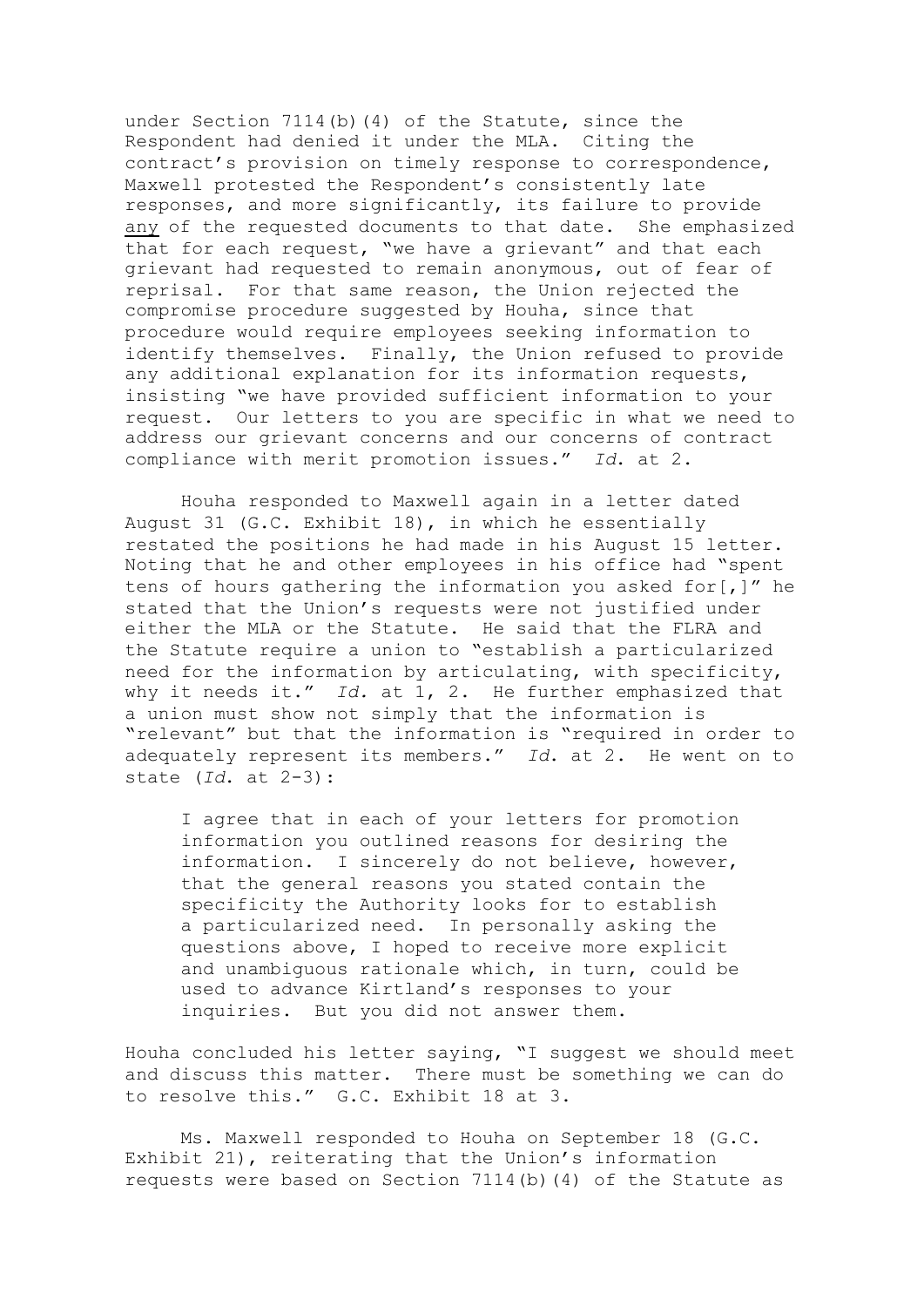well as on the MLA. She also sought to answer some of the specific questions posed to her previously by Houha, and I quote her answers in full (*Id.* at 1-2):

4b. Specifically, why does the union need the information?

**Ans. To address bargaining unit employees concerns. To represent the employee in obtaining the information, since the employee is refused the information through his/her own actions by CPO personnel.**

4c. Specifically, to what use will the union put the information?

**Ans. The Union will use the information requested to support the employee in any further legal actions needed or required to fully satisfy the employee's rights and to make the employee whole.**

4d. Specifically, what is the connection between the Union's use of the information and it's [sic] representational responsibilities?

**Ans. It is the Union's responsibility to represent employees, and whatever action is needed to address an employee's concerns will be taken within the scope of Union activities and rights covered by prescribed statutes.**

4e. Specifically, how is the information required to adequately represent bargaining unit employees?

### **Ans. Read above.**

Houha responded to this letter on October 3 (G.C. Exhibit 22), asserting that the Union's answers to the questions cited above were inadequate under FLRA case law. Among other things, he noted again that no grievances had been filed on any of the underlying merit staffing actions cited by the Union. If the Union sought the information in order to decide whether or not to file a grievance, Houha argued that the information was not "required," because employees and the Union can file a grievance without having any of this information.

In letters dated January 23, 2002 (G.C. Exhibit 23), February 28, 2002 (G.C. Exhibit 26) and April 29, 2002 (G.C. Exhibit 28), the Union submitted three more information requests regarding additional merit promotion actions. G.C. Exhibits 23 and 28 cited MLA Sections 12.15 and 12.16 as the basis of the request, while G.C. Exhibit 26 cited 5 U.S.C.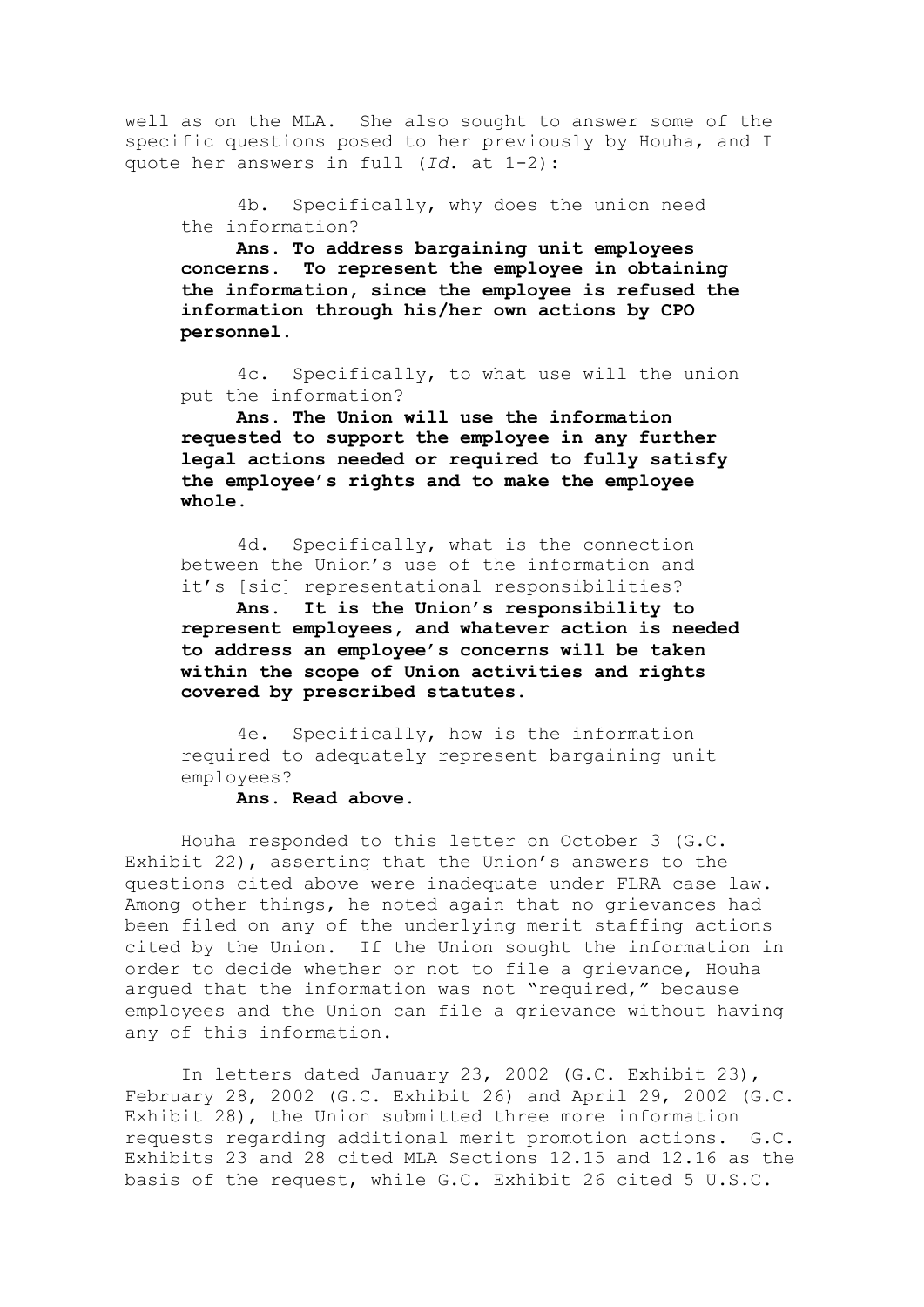Section 7114(b)(4), but all the letters asked for the same items a-o that had been sought in all but one of the prior requests, and they all explained the need for the information in language virtually identical to the previous letters. The Respondent replied to these requests on February 4, 2002 (G.C. Exhibit 25), March 6, 2002 (G.C. Exhibit 27) and May 2, 2002 (G.C. Exhibit 29). In each of these letters, Houha restated his contractual and statutory arguments that the Union had not demonstrated a need for the specific information, and he suggested that the parties meet to try to work out a resolution of the dispute. In his March 6 letter, he also reiterated the Privacy Act considerations weighing against the disclosure of nameidentified information about all applicants for the many iobs in dispute, especially in light of the Union's oftexpressed interest in protecting the anonymity of its grievants.

In fact, the Union and Kirtland management never did sit down together to discuss any of the information requests that are the subject of the complaint. After Houha and Maxwell met on June 3, 2001 regarding an earlier information request, they did not meet again until June 7, 2002 (Tr. 42, 262), when they discussed a new merit staffing program called STAIRS. Even at this later meeting, however, it does not appear that the multiple unresolved information requests (or the ULP charges involving those same requests) were discussed in any detail. After Maxwell obtained a copy of the Hill Air Force Base settlement regarding promotion information (which she used as a template for her own subsequent information requests), she failed to tell Houha that her requests were based on that agreement at Hill (Tr. 260-65).6

### **DISCUSSION AND CONCLUSIONS**

### **Issues and Positions of the Parties**

In each of these ten consolidated cases, the General Counsel alleges that the Respondent failed to comply with section 7114(b)(4) of the Statute by refusing to furnish the Union with Items a through o of its ten information

Maxwell testified that she never informed Houha in writing about the Hill precedent (Tr. 260-61), and this is corroborated by the documents in evidence. She also said she believes she told Houha about it verbally, but she could not be specific as to when or how (Tr. 261-65), and the lack of any meetings on the subject for over a year make it unlikely that she told it to Houha during the time that the requests were fresh.

<sup>6</sup>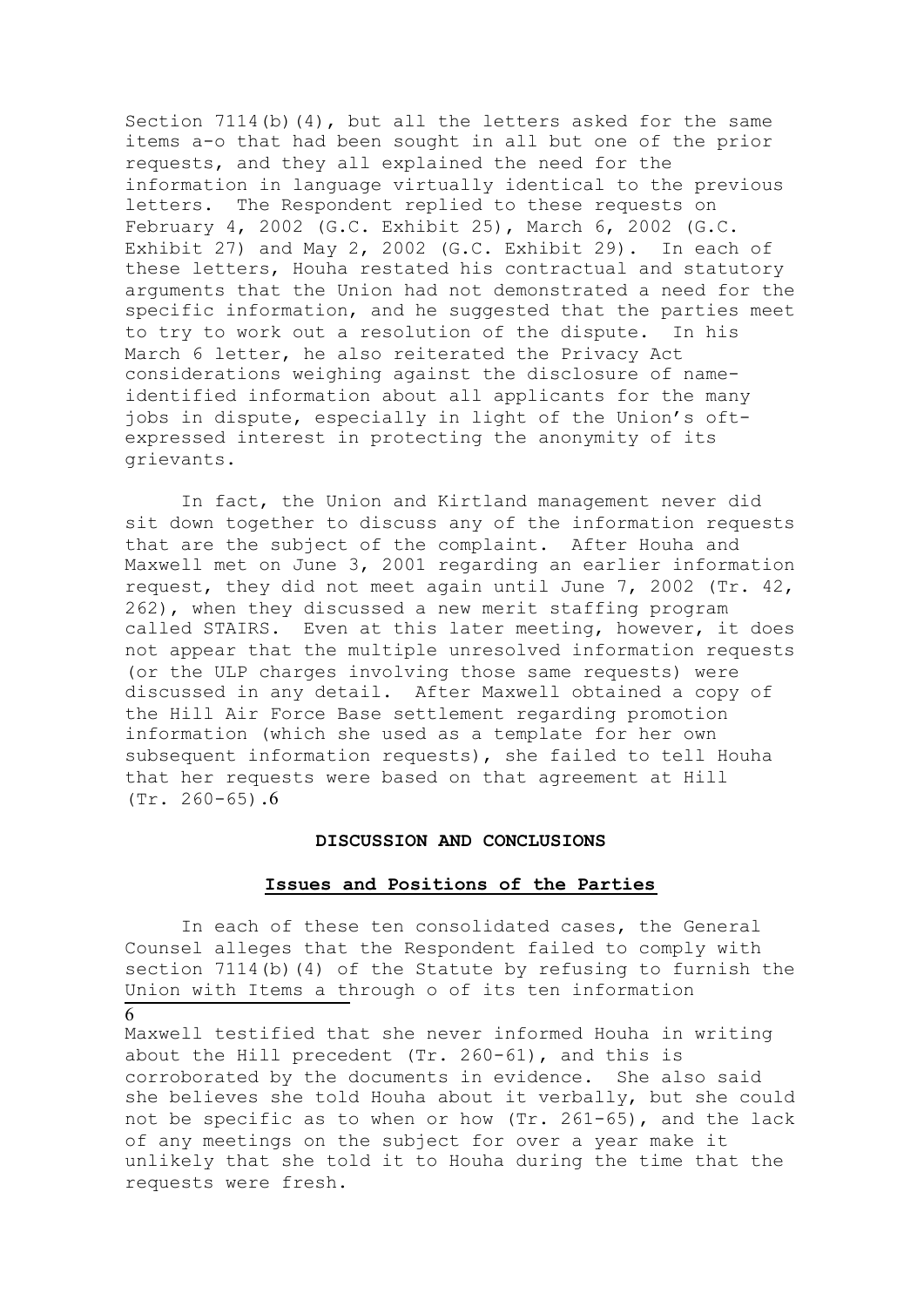requests,7 thereby violating section 7116(a)(1), (5) and  $(8)$ . Tracking the language of section 7114(b)(4), the General Counsel asserts that each requested item was: normally maintained by the Respondent in the regular course of business; reasonably available and necessary for full and proper understanding of the merit staffing actions in dispute; did not constitute guidance or advice for management officials; and its release was not prohibited by law. Then, noting the standards identified by the Authority in information cases, the G.C. insists that the Union established a "particularized need" for each item of information. As the General Counsel states at page 27 of its Post-Hearing Brief, the Union:

explained that it was requesting the information to address the concerns of bargaining unit employees/grievants regarding the filling of several employment positions. The Union further explained that it needed the information to perform post-promotion audits to ensure compliance with Merit System Principles and monitor contract compliance in order to address the complaints of the grievants regarding the filling of the above positions.

In doing so, the G.C. insists that the Union made it "absolutely clear" to the Respondent why it needed each piece of information, how it intended to use it, and how that item was necessary for it to represent the employees, as required by *Internal Revenue Service, Washington, D.C. and Internal Revenue Service, Kansas City Service Center, Kansas City, Missouri*, 50 FLRA 661, 669 (1995) (*"IRS Kansas City")*. This was particularly true here, since Sections 12.15 and 12.16 of the MLA require Kirtland to furnish a great deal of information in promotion grievances, and since Maxwell and Houha had recently met in June 2001 to discuss information in a prior promotion grievance. Finally, the General Counsel cites numerous decisions in which the Authority has found that particularized need was established for promotion-related information similar to the items requested here. *See, e.g., Health Care Financing Administration*, 56 FLRA 503 (2000) ("*HCFA*"); *National Weather Service, Silver Spring, Maryland*, 21 FLRA 455 (1986).

The Respondent argues that the Union was not entitled to the requested information under either the Statute or the  $\overline{7}$ Except for G.C. Exhibit 5 (which formed the basis of the

charge in DA-CA-01-0877), where the Union did not request Item o.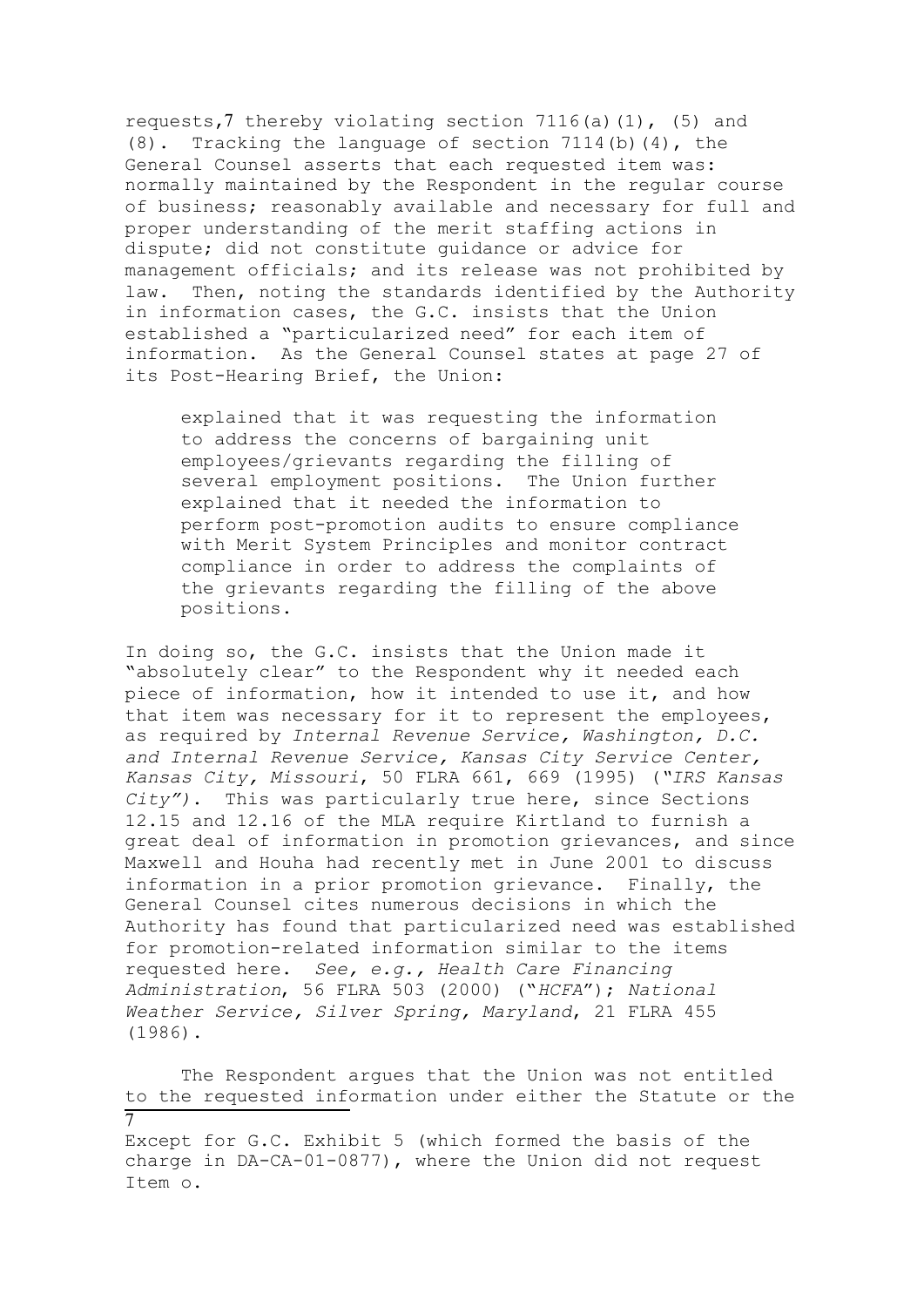MLA. Looking first at the Union's statutory claim for the information, Respondent asserts that the Union's explanation of its need for the information was vague and conclusory, never answering with any specificity the questions required by the *IRS Kansas City* decision, 50 FLRA at 669-70. As a result, Kirtland management could not "make a reasoned judgment as to whether information must be disclosed." *Id*. at 670. The Respondent also points to its several lengthy responses to the Union's information requests (such as G.C. Exhibit 13), in which Mr. Houha explained the Authority's *IRS Kansas City* standards to the Union and asked the Union to answer those specific questions for each item of information sought. Houha acknowledged that employees and the Union had legitimate interests in obtaining certain information relating to a merit staffing action, but he said it was unclear how the information sought by the Union would achieve any of those legitimate purposes. Despite Houha's repeated offers to meet with the Union to reach a resolution of the disputes, the Union never accepted, instead simply repeating its earlier assertion that it had adequately explained its need for the information. In the Respondent's view, this did not satisfy the requirements of "particularized need" for any of the information, as set by *IRS Kansas City.*

Regardless of whether the Union was entitled to any of the requested information under the Statute, the Respondent argues that the Union had contractually limited itself in merit promotion cases to the specific types of information listed in Article 12 of the MLA, and to the specific circumstances set forth in that article. At this point, the precise contours of the Respondent's argument become a bit murky, as it uses language about "waiver" of a statutory right, as well as language and case citations relating to the Authority's "covered by" doctrine. *See* Respondent's Post-Hearing Brief at 21-24; Answer to the Complaint and Notice of Hearing, First Affirmative Defense (G.C. Exhibit 1 (v)). Regardless of the terminology, the Respondent is arguing that because Article 12 of the MLA (and particularly Sections 12.15 and 12.16) "fully and comprehensively addresses the subject of information regarding merit promotions[,]" the Union is only entitled to promotion information as permitted in the MLA. Respondent's Brief at 23. Section 12.15 entitles an employee or his representative to specific pieces of information, but since the Union has refused to identify those employees, it is not entitled to the information. Section 12.16 entitles the Union to a broader range of information by conducting a "post-audit" of a promotion action, but Respondent argues that either the Union or an employee must have filed a grievance to trigger the right to this information. By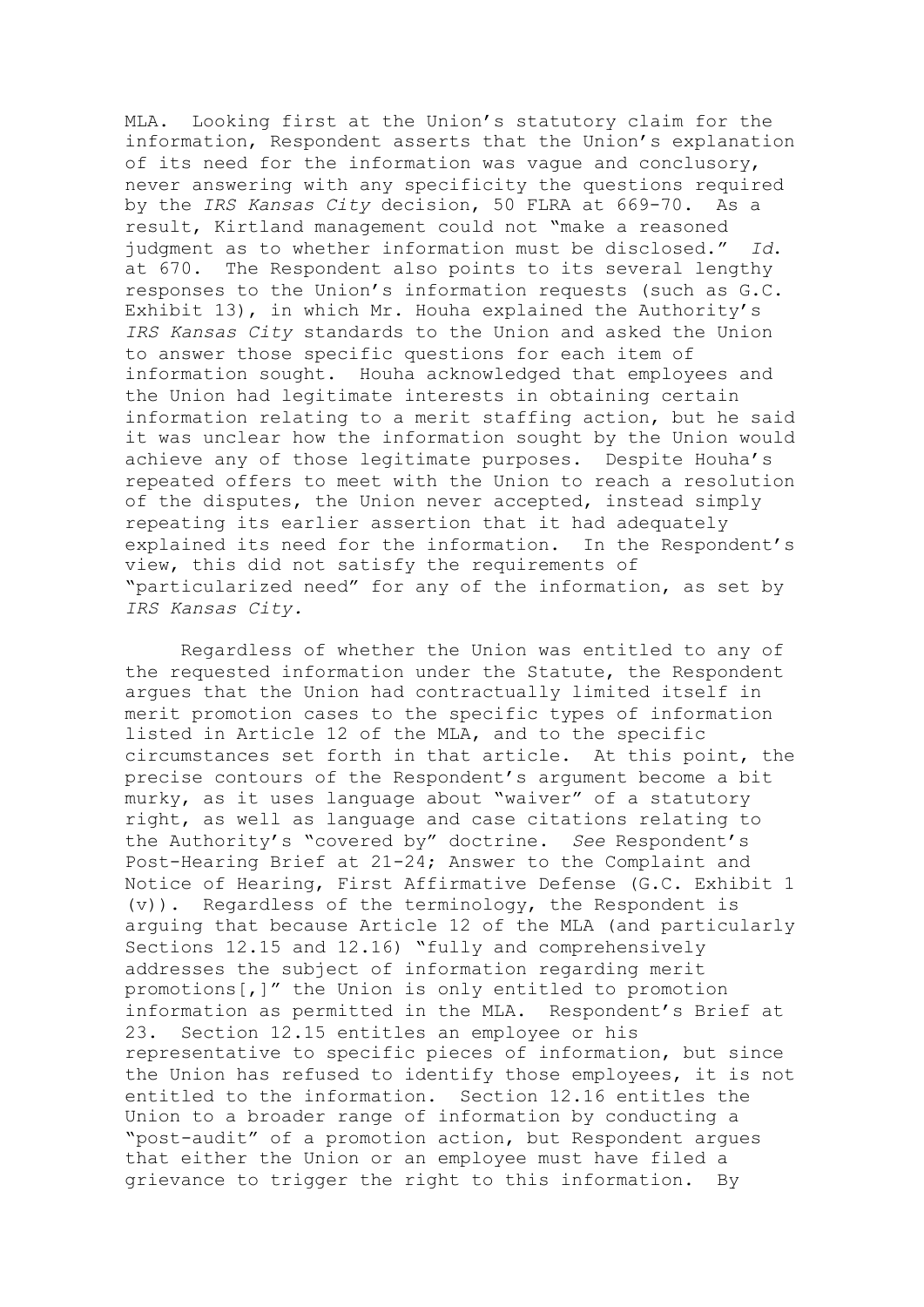refusing to comply with the contractual requirements for promotion information, the Union has also lost its right to the information under section 7114(b)(4) of the Statute, argues the Respondent.

### Analysis

# 1. The MLA Does Not Justify Respondent's Refusal To Furnish Information

Preliminarily, it is worth noting that only one witness, Ms. Maxwell, testified at the hearing; the Respondent chose not to call any witnesses. One consequence of this decision is that the Respondent passed up the opportunity to offer testimony concerning the parties' bargaining history, past practices and understandings regarding any of the disputed terms of the MLA. To the extent that the Respondent continues to assert any affirmative defenses to its alleged unfair labor practices, it must find support for its defenses in Maxwell's testimony and the documentary evidence.

Indeed, the Respondent devoted a considerable portion of its post-hearing brief (as Mr. Houha had devoted a large part of his responses to the Union's information requests) to asserting that the Union "clearly and unmistakably restricted its broad right to information about merit promotions under the Statute to specific information when representing an employee, and to the circumstance where a grievance has been filed under the negotiated grievance procedure when post-auditing a promotion action." Respondent's Brief at 17. Respondent relies on the "plain language" of Article 12 and further insists that Article 12 "fully and comprehensively" covers (and thereby limits) the Union's right to promotion information. *Id*. at 23.

The Respondent's use of the "covered by" defense is not, strictly speaking, appropriate in this case. As explained by the Authority in *U.S. Department of Health and Human Services, Social Security Administration, Baltimore, Maryland*, 47 FLRA 1004, 1016 n.7 (1993), this doctrine "is intended to apply only to cases in which an agency asserts that it has no obligation to bargain based on the terms of a negotiated agreement." The doctrine is appropriately asserted as a defense when an agency refuses a union demand to bargain during the term of a contract or when an agency unilaterally changes a condition of employment. In this case, however, Kirtland is using the language of the MLA as a defense to its refusal to furnish information. The appropriate legal standard, therefore, is the one set forth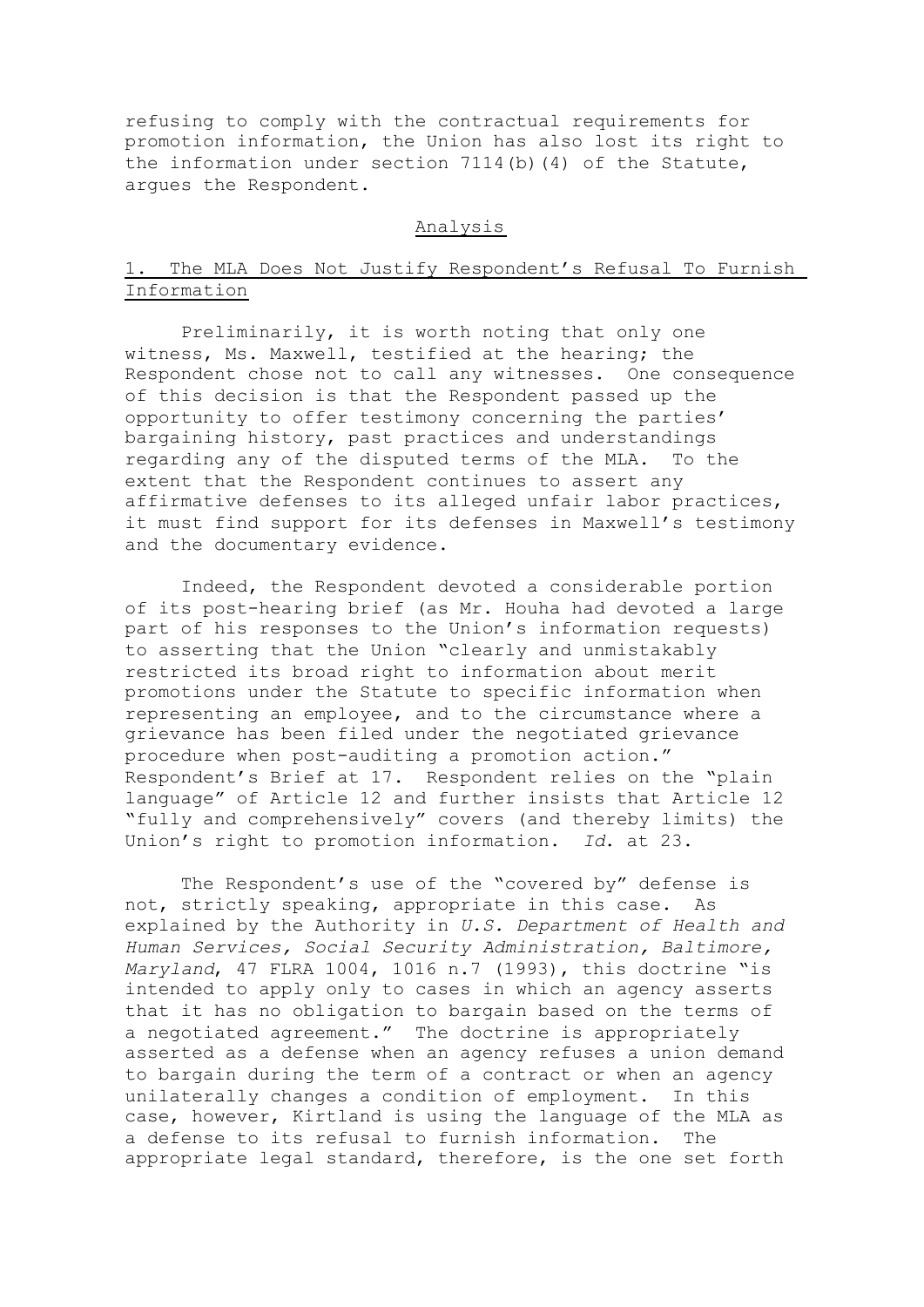in *Internal Revenue Service, Washington, D.C.*, 47 FLRA 1091, 1103 (1993):

[W]hen a respondent claims as a defense to an alleged unfair labor practice that a specific provision of the parties' collective bargaining agreement permitted its actions alleged to constitute an unfair labor practice, the Authority, including its administrative law judges, will determine the meaning of the parties' collective bargaining agreement and will resolve the unfair labor practice complaint accordingly.

In adopting this approach, the Authority noted that it would no longer apply either the "differing and arguable interpretations" or the "clear and unmistakable waiver" standard in such cases. However, since the Respondent is the party asserting the contract language as a defense, it has the burden of proving that the contract restricts the Union's section 7114(b)(4) right to promotion information to only the information specified in Article 12, and only under the circumstances specified therein. I conclude that Kirtland has not met this burden.

The Union first invoked Section 12.15 of the MLA as a basis of its information requests, and on this point I fully agree with the Respondent that this provision is of no help to the Union. By its very terms, Section 12.15 entitles employees or their designated representative to specific information "concerning promotion actions in which they are individually affected." The specified types of information (whether the employee was considered, was found eligible, or made the best-qualified list) can only be provided by Kirtland if the employee is named. By insisting on the anonymity of the employees, the Union made it impossible for the Respondent to comply with the request. The language of this provision cannot be interpreted in any way to support the Union's demand for information.

The Union also requested the information as part of a "post-audit" pursuant to Section 12.16, and interpreting this provision is a much more difficult task. First of all, the term "post-audit" is nowhere defined in the MLA, and the testimony of Ms. Maxwell sheds no significant light on the question. She referred to a post-audit as "information that was gathered together and used, or reviewed by staffing individuals for the placement of an individual into a vacant position[,]" but she also admitted that she was aware of no governing definition of what specific documents should be included in a post-audit (Tr. 37, 334-35). She was not asked about any bargaining history concerning the origin or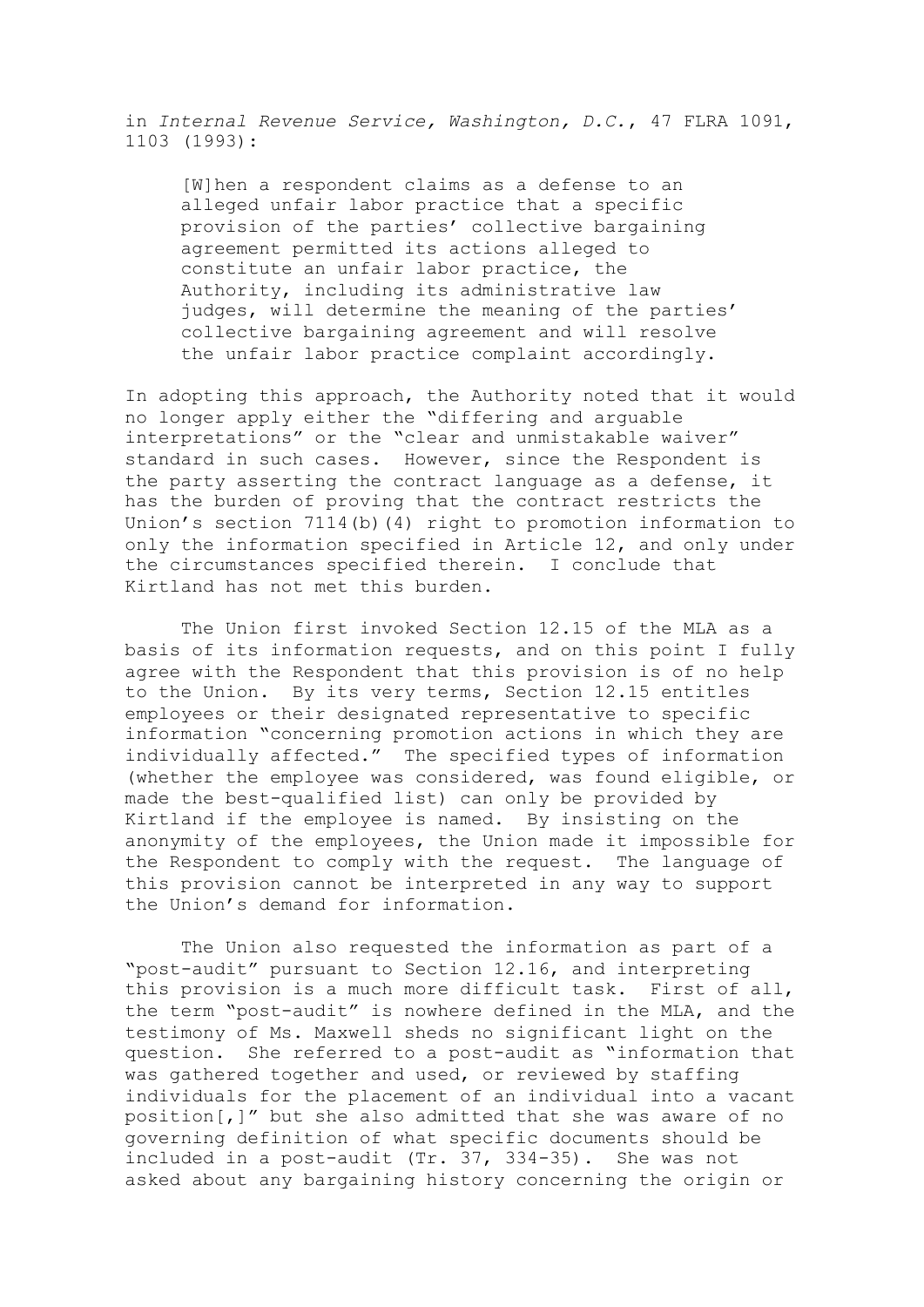meaning of the term "post-audit," and her only prior experience with obtaining promotion information was one case that arose in May and June of 2001. (It is not clear whether the information request in May was phrased in terms of a post-audit.) She therefore began using the Hill settlement as a template for her subsequent requests, but her testimony doesn't indicate whether the Hill settlement was crafted in order to define the term "post-audit." The general meaning of the word "audit" implies a broad range of documents, but how that is applied (as the contract requires) "to the extent permitted by applicable law, rule or regulation," is explained nowhere in the record.

The Respondent argues that the meaning of "post-audit" is irrelevant in this case, because the Union failed to meet the threshold requirement for a post-audit: by providing that the Union may post-audit a promotion action "in conjunction with the processing of a grievance under the Negotiated Grievance Procedure[,]" the contract requires that a written grievance must already have been filed. Although the Respondent's interpretation of the phrase "in conjunction with the processing of a grievance" is certainly a reasonable one, I do not believe that it is self-evident in the language of Section 12.16. Ms. Maxwell voiced a contrary interpretation in her testimony. She insisted that the Union's evaluation of an employee's complaint and the Union's request for information to determine whether to file a grievance are part of "the processing of a grievance." Neither party's interpretation of the contract language was supported by other evidence, except that the Union's May 2001 information request (which the Respondent partially complied with) was apparently based on an earlier letter from the Union to Mr. Houha expressing the Union's "concern" that employee rights had been violated in the filling of two promotions (Tr. 151). Although the documents from that earlier request were not offered into evidence, it appears that the Respondent furnished the Union with promotion information even though a formal grievance had not been filed (Tr. 149-57).

If Section 12.16 means, as Respondent insists, that the Union may post-audit only when a grievance "has been filed," it would have been simple to say so in precisely those terms. Sections 6.08 and 6.09 of the MLA refer to the "filing" of a grievance as the beginning of the grievance procedure, but the post-audit procedure cited in Section 12.16 is tied to the "processing" of a grievance. "The processing of a grievance" might refer to the actions of the parties after a grievance has been filed, or it might reasonably include the actions of the Union in deciding whether to file a grievance. Testimony from witnesses who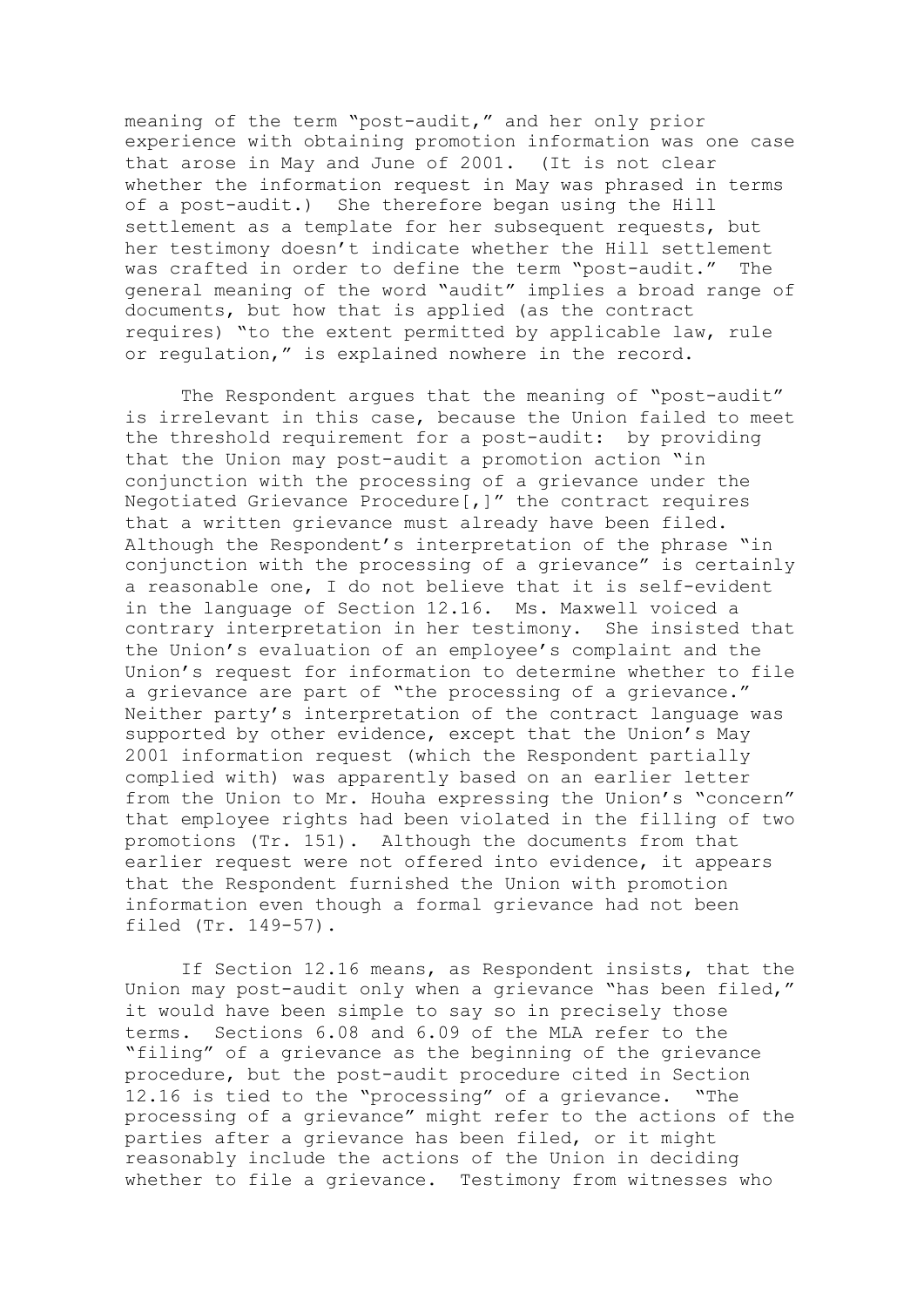participated in the negotiation of the disputed contractual language, or from Union or management officials who conducted other post-audits, could have shed light on the parties' intent in drafting and applying Article 12, but neither side offered such evidence. In the case cited by Respondent, *Department of the Navy, Portsmouth Naval Shipyard*, 4 FLRA 619, 625 (1980), it was testimony on the bargaining history of the disputed provision which persuaded the ALJ and the Authority that the Union had restricted its statutory right to information by agreeing to modified language in the contract. In the current case, however, the Respondent has not shed any light on the parties' intent in negotiating the disputed language, and the language of Section 12.16 by itself is too vague to support the Respondent's proposed interpretation.

After initially making its information requests under Sections 12.15 and 12.16 of the MLA, the Union also sought the information pursuant to section  $7114(b)(4)$  of the Statute. The Respondent advised the Union at the time, and continued to argue at the hearing, that the Union limited its statutory right to information by agreeing to the more restrictive language of Article 12. I cannot view the plain language of Article 12 or its reasonable intent as an allinclusive expression of the Union's right to promotion information, absent more specific language to that effect. Sections 12.14, 12.15 and 12.16 each describe limited situations in which an employee or the Union may obtain information about particular aspects of a merit staffing action, but these limited situations do not encompass "the full range of union responsibilities" that may prompt the Union to seek information about Kirtland's promotion selections and other merit staffing actions. *See, American Federation of Government Employees, AFL-CIO, Local 1345 v. FLRA*, 793 F.2d 1360, 1364 (1986), cited with approval in *Department of Housing and Urban Development, San Francisco, California*, 40 FLRA 1116, 1121-22 (1991) ("*HUD*"). There are many other situations, besides those described in Article 12, in which the Union may be called upon to evaluate the Respondent's merit staffing process and to obtain information from Respondent relevant thereto. For instance, the Authority has held that information may be necessary under section 7114(b)(4) when it is required to enable a union to evaluate whether to file a grievance,8 or to enable the union to understand the application of a

 $\overline{8}$ 

*United States Immigration and Naturalization Service, United States Border Patrol, Del Rio, Texas*, 51 FLRA 768, 776 (1996).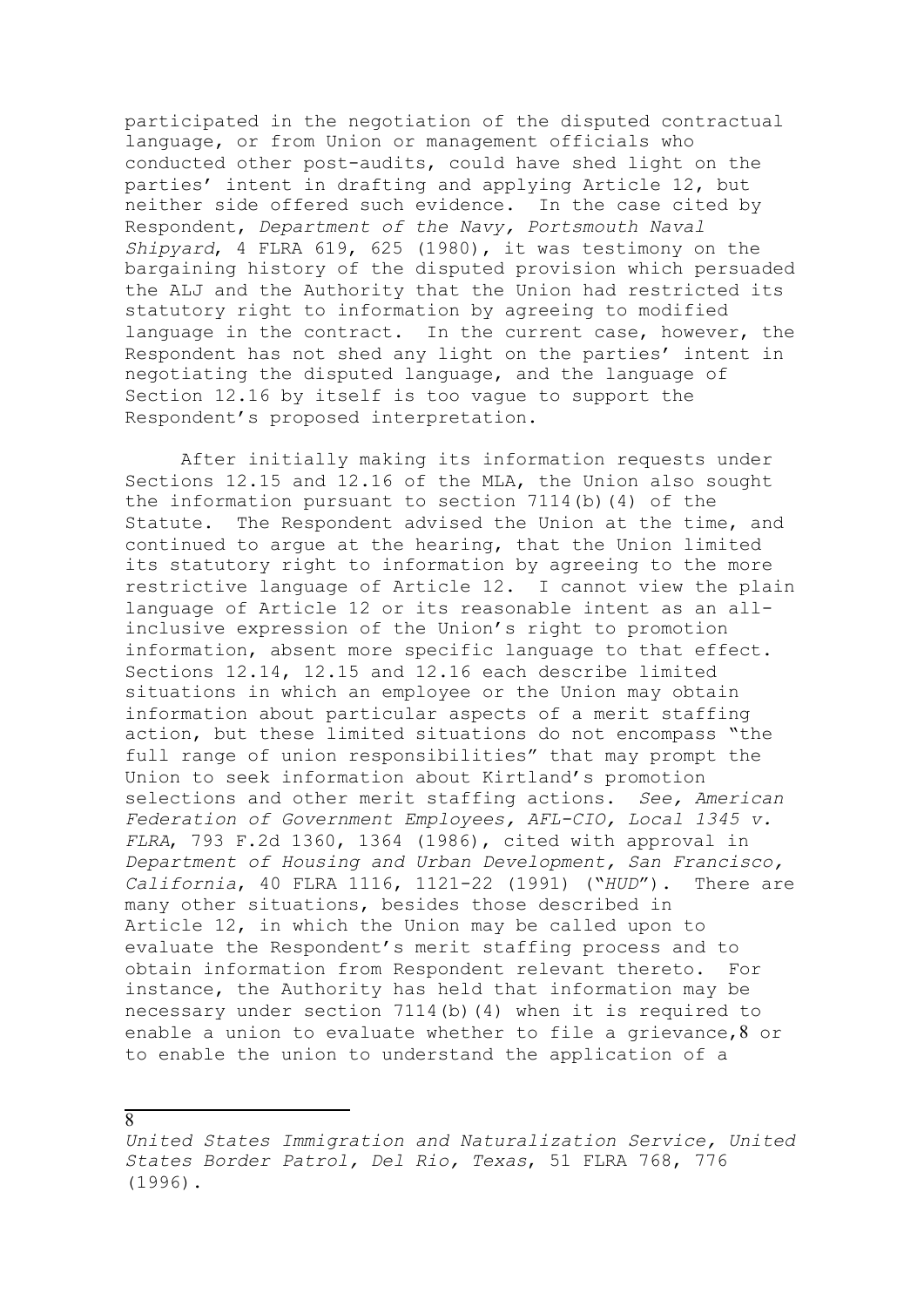policy or prepare for negotiations.9 It would be wholly unwarranted, based on the sparse record in this case, to read into Article 12 an intent that this article was to constitute the Union's sole source for promotion-related information.

The Respondent also argued that it was not statutorily or contractually obligated to furnish information to the Union about promotions to positions outside the bargaining unit.10 Although MLA Section 12.02 states that Article 12 applies to positions within the bargaining unit, Section 12.06(c) provides that the Respondent will consider bargaining unit employees for vacancies outside the unit. Neither of these provisions resolves whether the Union is entitled to information concerning the filling of a non-unit vacancy. The Authority, however, has held that a union may be entitled to information about non-bargaining unit employees pursuant to the Statute. *U.S. Department of Transportation, Federal Aviation Administration, New England Region, Bradley Air Traffic Control Tower, Windsor Locks, Connecticut*, 51 FLRA 1054, 1067-68 (1996); *Department of Health and Human Services, Social Security Administration, Baltimore, Maryland and Social Security Administration, Region X, Seattle, Washington*, 39 FLRA 298, 309 (1991). Therefore, the non-unit status of some of the positions in question was not a sufficient basis for the Respondent to reject the Union's request.

For all these reasons, I conclude that the terms of the MLA do not justify Kirtland's refusal to furnish the requested information to the Union. It is necessary, therefore, next to evaluate the Union's multiple information requests in the context of section 7114(b)(4) of the Statute.

# 2. The Analytical Framework For Evaluating The Union's Information Requests

As the Respondent and General Counsel recognized, the Authority's decision in *IRS Kansas City* sets forth a framework for unions and agencies to process information requests under section 7114(b)(4), as well as for litigating such disputes. Under this framework, a union has the underlying responsibility to articulate its particularized need for the information and to explain how its intended use  $\overline{9}$ 

*HUD, supra*, 40 FLRA at 1121-22. 10

The first of five vacancies cited in G.C. Exhibit 4, and the supervisory position cited in G.C. Exhibit 23, are outside the bargaining unit.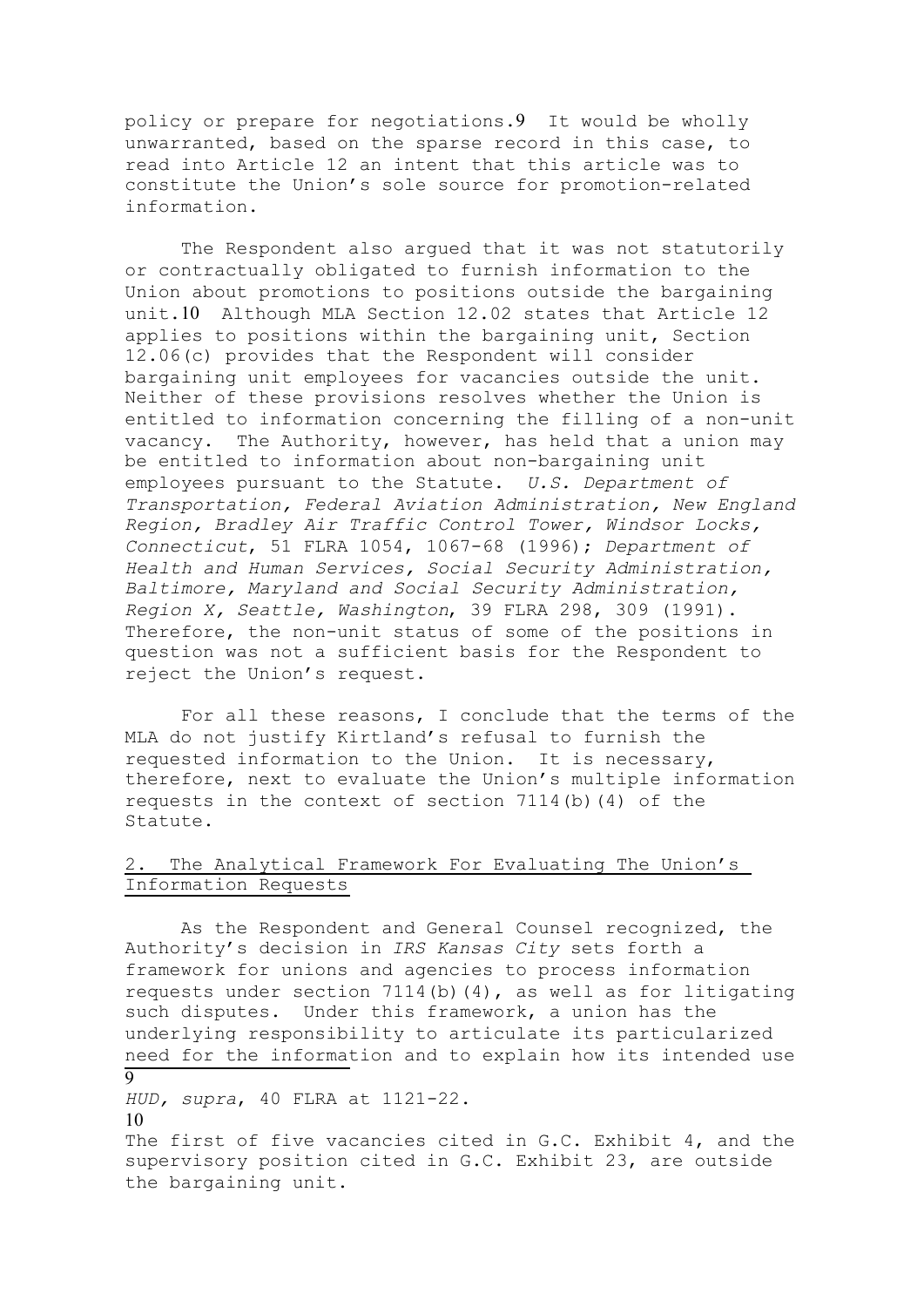of the information relates to its representational duties. It cannot meet this obligation by making simple declarations of need or conclusory assertions. Moreover, if the dispute reaches litigation, the union's need for the information will be judged by how well it articulated its need at or near the time it made the request, not at the hearing. Agencies have a parallel set of responsibilities. Once a union has made its request for information and articulated why it needs it and how it will use it, the agency must respond by either furnishing the information or asserting and establishing its countervailing anti-disclosure interests. And like the unions, agencies cannot meet this obligation with bare conclusions or by simply saying "no." In other words, the framework calls for the parties to undertake an ongoing exchange concerning their respective interests. It requires the exchange to occur in a timely manner when the request is made, not months or years later during litigation, and it encourages the parties to accommodate the other's interests by considering alternative forms or means of disclosure. 50 FLRA at 670-71. If the parties do not reach agreement, *IRS Kansas City* provides (50 FLRA at 671):

an unfair labor practice will be found if a union has established a particularized need, as defined herein, for the requested information and either: (1) the agency has not established a countervailing interest; or (2) the agency has established such an interest but it does not outweigh the union's demonstration of particularized need.

In cases since *IRS Kansas City*, the Authority has emphasized the dynamic and mutual nature of the process. One party's satisfaction of its obligation often depends on the degree to which it has responded to the countervailing interests articulated by the other party. Therefore, unions have not established particularized need when they have failed to respond adequately to agency requests for clarification or to agency expressions of countervailing interests. *U.S. Department of the Treasury, Internal Revenue Service, Washington, D.C. and U.S. Department of the Treasury, Internal Revenue Service, Oklahoma City District, Oklahoma City, Oklahoma*, 51 FLRA 1391, 1395-96 (1996); *U.S. Equal Employment Opportunity Commission*, 51 FLRA 248, 257-58 (1995) ("*EEOC*"). On the other hand, when a union met with the agency and discussed its need for information in detail, and the agency failed to raise a particular concern about the information, the Authority has allowed the union to explain its need for the information as late as the ULP hearing. *U.S. Department of Justice, Immigration and*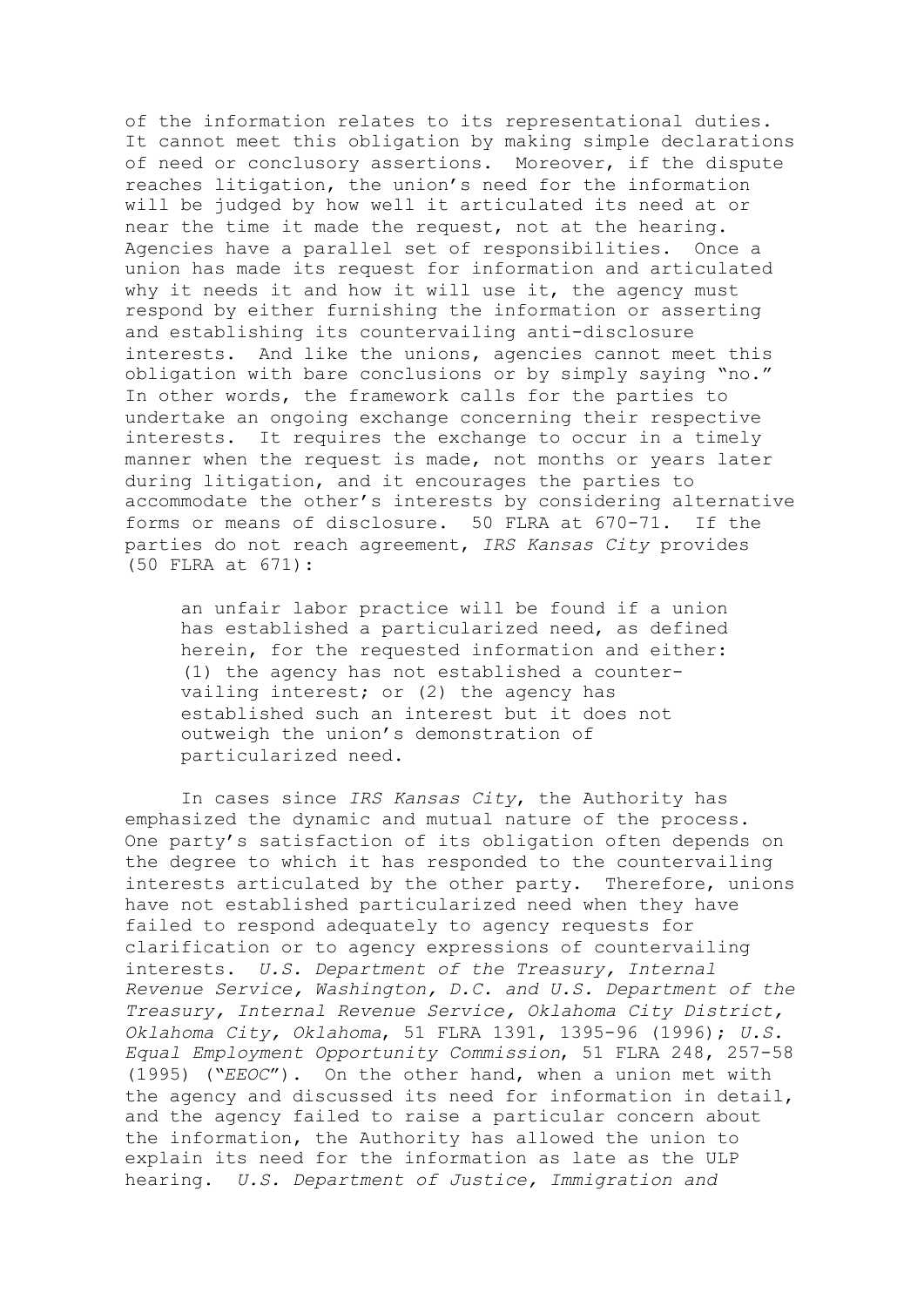*Naturalization Service, Northern Region, Twin Cities, Minnesota*, 51 FLRA 1467, 1475-76 (1996). These holdings further the Authority's stated purposes of facilitating a timely and mutual exchange between union and agency concerning their respective interests in disclosure, and of encouraging the parties to reach accommodations of their interests short of litigation. They encourage parties to express their interests at or near the time of the information request, and they penalize parties that make bare or conclusory assertions or simply say "no."

Based on the record in this case (including my impressions of the demeanor of the witness), it appears to me that Mr. Houha and the Respondent generally tried to apply the principles of *IRS Kansas City* and its progeny, whereas the Union seems to have been motivated by the twin goals of making Kirtland management do as much paperwork as possible while doing as little work itself as possible. Ms. Maxwell was singularly uninformed about the entire process of handling merit staffing grievances, and as late as the hearing she didn't know what many of the documents were that she was requesting from the Respondent. She had only recently assumed the position of Office Manager for the Union in June 2001, but if she did not fully understand the merit staffing process, it was incumbent on her and the Union to utilize other Union representatives to pursue their information requests and potential grievances with the Respondent. Although Union President Steve Remenar signed many of the information requests, he does not appear to have taken any personal role in resolving the lengthy dispute between Houha and Maxwell, and nobody from the Union accepted Houha's many requests to meet and discuss the issues. Similarly, even though Maxwell clearly didn't know anything about several of the documents in question, the General Counsel didn't present any other witnesses to explain the nature of (much less the need for) those documents.

Looking at the Union's correspondence as a whole in these cases, it is also true that it couched its information requests in only the most general and brief terms; and when Houha asked the Union to explain its requests more fully, the Union simply responded that it had already done so sufficiently (*see, e.g.*, G.C. Exhibit 17, paragraph 7, and G.C. Exhibit 21, paragraph 6). While I will examine the sufficiency of the Union's articulated need for each item individually below, it is worth noting that its explanation for each piece of information, and for each of the many vacancies in question, was the same: the Union said it needed the information "in order to perform Post-Promotion Audit(s), and ensuring compliance with Merit System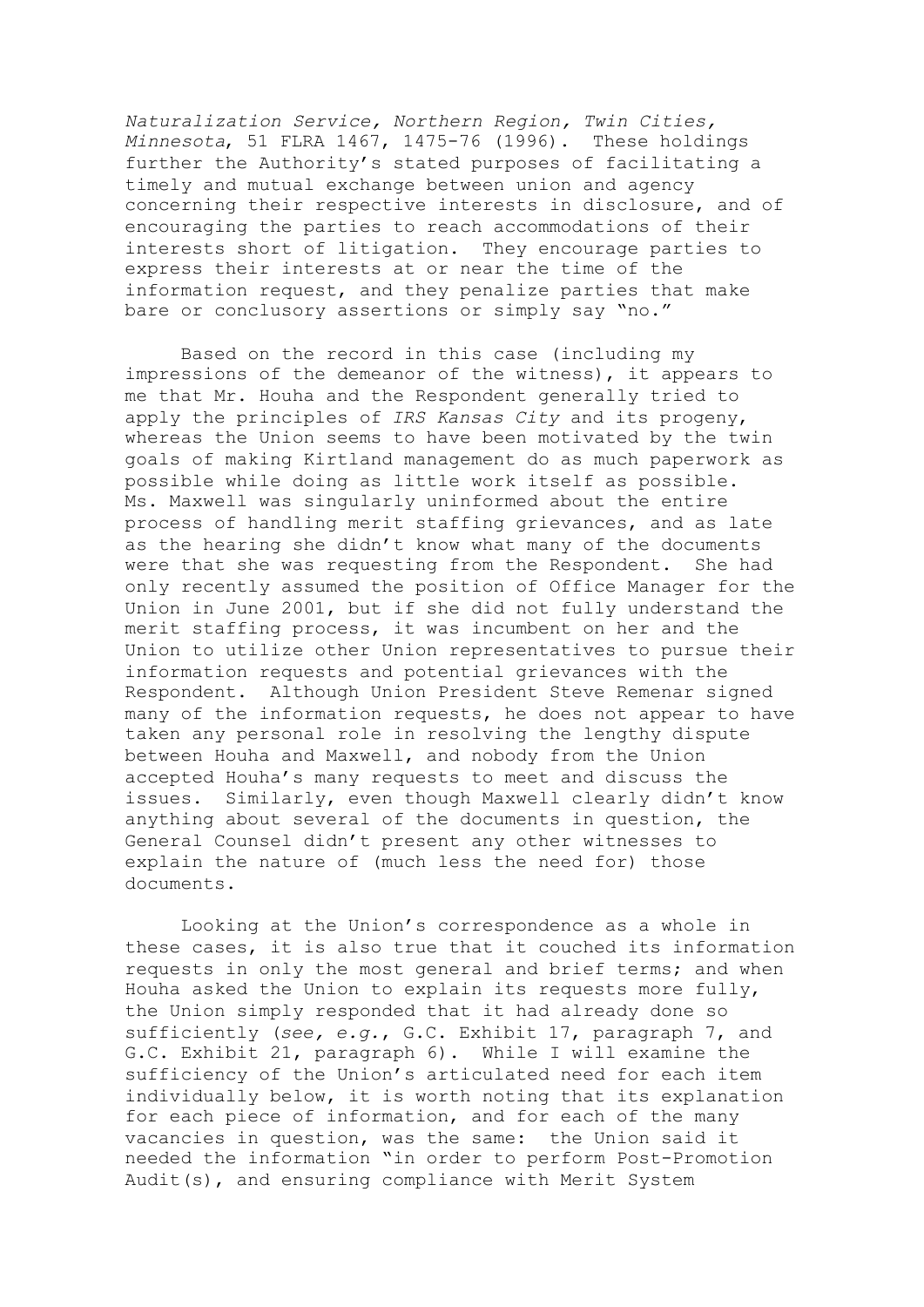Principles, 5 CFR 335 Section 103, and to monitor contract compliance." The Union's stated representational purpose was "to address bargaining unit employees' concerns quickly." G.C. Exhibits 4, 5 *et al*. When Mr. Houha asked Maxwell to explain the Union's need for the information more specifically, she responded, "To address bargaining unit employees concerns. To represent the employee in obtaining the information . . . ." G.C. Exhibit 21, paragraph 4b. In response to Houha's query as to what use the Union would put the information, Maxwell replied, "to support the employee in any further legal actions needed or required to fully satisfy the employee's rights and to make the employee whole." *Id.* at paragraph 4c. None of these answers related specifically to the merit promotion process or how the information would help the employees. It is clear that the Union was relying entirely on one-size-fits-all boilerplate language for its requests, in the apparent hope that these phrases (like magical incantations) would justify all their requests and open all doors. This is not in the spirit of *IRS Kansas City*.

In comparison, Houha's letters to the Union were detailed and conciliatory. After telling the Union how its information requests had fallen short of the law, he set forth the specific questions it had to answer for each piece of information. He then articulated in his own words some of the Union's legitimate interests in obtaining information in promotion cases, and he even pointed out that the Union had failed to ask for the most important piece of information: the reason why an employee was not placed on a certificate (G.C. Exhibit 13, page 4, second bulleted paragraph; G.C. Exhibit 18, page 3). He practically pleaded with the Union to meet with him to resolve the problem, but the Union never took him up on his offer (Tr. 336-37, 339-40). Even after Maxwell learned of the Air Force's settlement with the union at Hill Air Force Base, she didn't bother to tell Houha (who does not work at Hill) that she based her information requests on that settlement. Indeed, the Union seems to have gone out of its way to avoid direct discussion of its requests with Kirtland management. This again is not in the spirit of *IRS Kansas City*.

Although Houha continued to raise objections to the information that I have found to be insufficient under the Statute, other questions he raised warranted a substantive response by the Union. For instance, he noted that some of the information requested (*e.g.*, the name of every person considered for each vacant position) was very broad and ambiguous and would require obtaining documents from other Air Force activities. Houha asked the Union to explain what it meant by "considered" for a position - whether this meant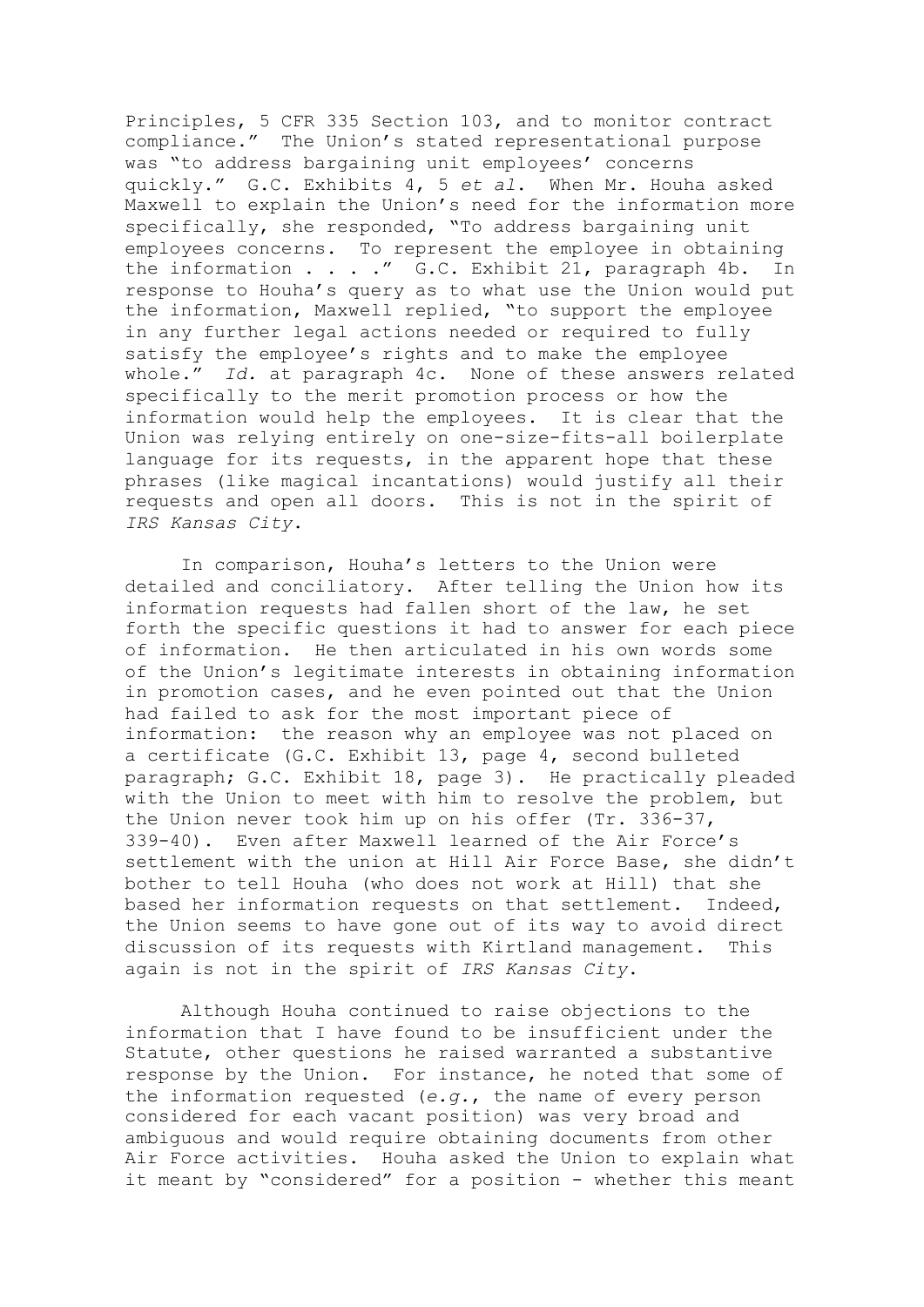everyone who applied for the position (which could include hundreds of people), everyone who was found qualified, or everyone who was placed on a best-qualified certificate. He also noted (albeit briefly) that the Privacy Act may prohibit disclosure of some of the name-identified information requested by the Union, such as the names of employees "considered" but not listed on the certificate, or the names of employees listed on the certificate but not selected. Since the MLA specifically provides for the Union or employee to obtain certain types of information upon request (or in conjunction with the processing of a grievance), Houha further asked the Union why the information specified in Article 12 would not satisfy its representational needs. Even if a union's right to information is broader under the Statute than under a collective bargaining agreement, it is legitimate for an agency to ask what representational interests are not satisfied by the items specified in the contract. The Union never answered this last question.

Houha's requests for elaboration from the Union were particularly relevant in the context of promotion grievances, because of the many stages of a merit staffing action. Applicants must first be screened to determine whether they meet the minimum qualifications of a vacancy, then evaluated to select a best-qualified list, before the selecting official chooses the successful candidates. Information that might help an applicant who made the bestqualified list ascertain whether he was treated fairly, may be totally different from the information needed by an employee who applied but was not found minimally qualified. Houha tried to explain the importance of these distinctions in his replies to Maxwell (*see, e.g*. G.C. Exhibit 13 at 4), but Maxwell refused to identify the grievants or even to specify what part of the promotion procedure was being questioned in each case. The Union refused to narrow the scope of its requests at all, without properly explaining why.11

It is the contrast between the Union's lack of specificity and the Respondent's detailed explanations that distinguishes this case from *Health Care Financing Administration*, 56 FLRA 503 (2000). The Authority found there that the Union was entitled to a great deal of information relating to the filling of promotions, much as

### 11

Although a union is not required to reveal its strategies or compromise the anonymity of a potential grievant, it must still provide management with enough information to make a reasoned judgment about the disclosability of the requested information. *IRS Kansas City*, 50 FLRA at 670.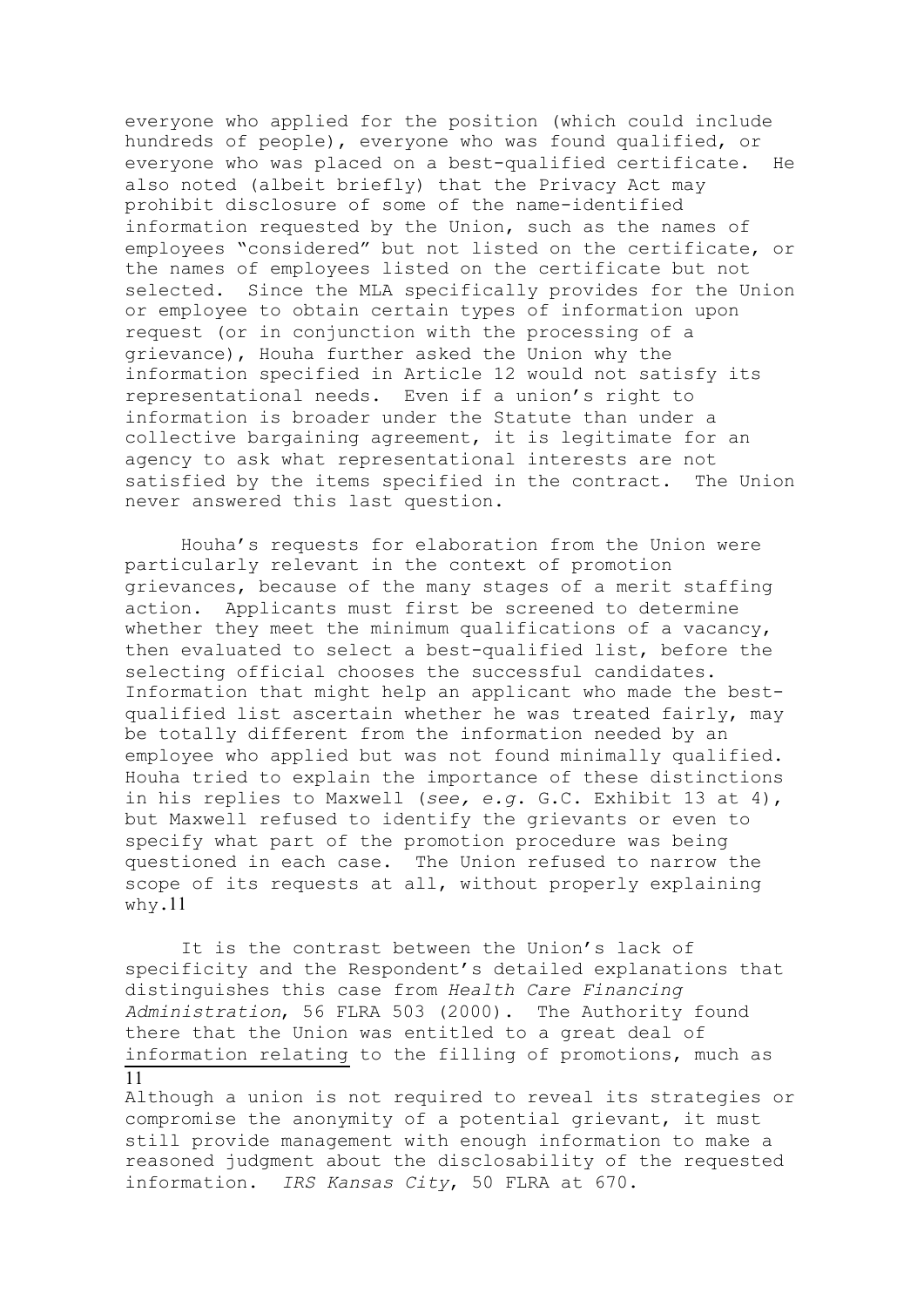in the instant case. But the Authority also noted that if the agency had been uncertain about the union's need for any information, it should have explained its questions to the union at the time of the request, thereby shifting the responsibility to the union to clarify its request. 56 FLRA at 507 n.3. This is precisely what Mr. Houha did in the instant case, and the Union's failure to clarify its requests reflects its misunderstanding of section 7114(b) (4).

On the other hand, a glaring weakness in the Respondent's case is its failure to furnish the Union with any information whatever. Indeed, Mr. Houha's letters to the Union never offered a specific response to each piece of information it had requested. Rather, he asked the Union for a detailed explanation of its need for each item, and when the Union refused to provide any additional explanation, he simply refused the entire request. Notwithstanding the Union's failure to offer anything additional, I believe the Respondent was still obligated to respond individually concerning the items on the information request to the best of its ability, and to furnish those documents meeting the requirements of section 7114(b)(4).

### 3. The Union's Specific Information Requests

With these general observations in mind, I will discuss each item requested by the Union.

### a. Name(s) of every person considered for the above vacant position

This request is phrased in the broadest manner possible, and the Union resisted all efforts by the Respondent to narrow the request or to explain why a narrower range of information wouldn't meet the Union's needs. If the anonymous grievants for each position were on the best-qualified list, the names of the persons considered would be irrelevant. Even for a grievant who was not "considered" (and the Union refused Houha's request to define this term), it is unclear why he would need to know the identity of all employees who were considered. Moreover, employees' privacy rights are implicated when it is revealed that they were considered for a position and not selected. *United States Air Force Headquarters, 442nd Fighter Wing (AFRES), Richards-Gebaur Air Force Base,*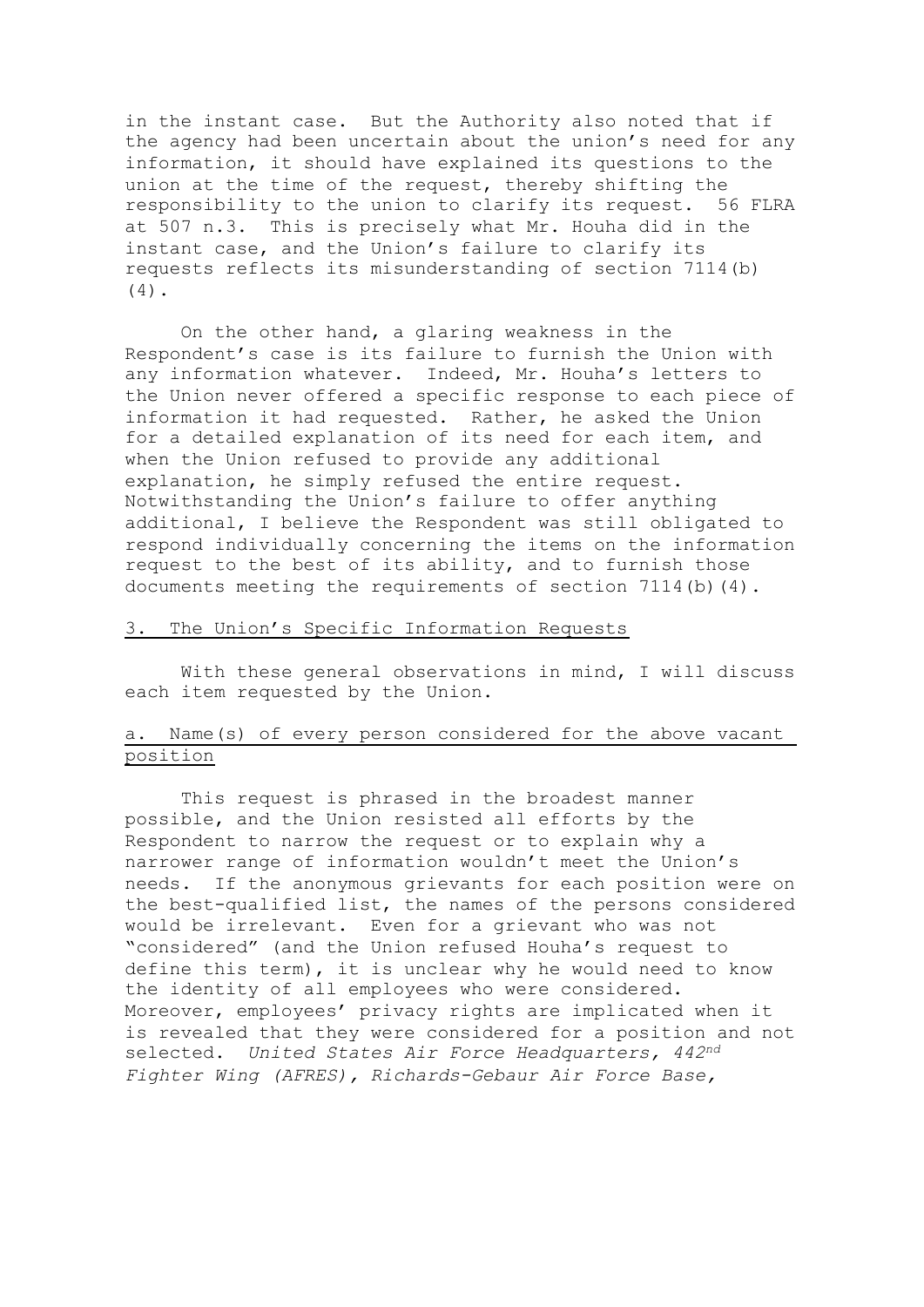*Missouri*, 50 FLRA 455, 459 (1995).12 The Union refused to elaborate on its initial statement that this (and all other) information was needed to ensure "compliance with Merit System Principles . . . and to monitor contract compliance."

Perhaps the most illustrative testimony at the hearing occurred when Maxwell was being cross-examined as to why a grievant who had been placed on a best-qualified list would need to know about applicants who had not been placed on the list (Tr. 194-95):

Q. How is it going to help you answer questions from this guy who's been referred, but he didn't get selected, to be diddling around with information what goes on prior to referral?

A. Again, the information gives the Union a total complete package of what was initiated from beginning to end.

Q. So no matter what the complaint is, you just need the whole big package, is that it?

A. Well, you cannot make a valid decision based on limited information.

. . . .

Q. You just don't need all of information every time, do you?

12

With respect to this and other items requested, the Respondent did not directly argue that disclosure of the information was "prohibited by law" under 7114(b)(4); rather, it raised the privacy issue in the context of requesting a more particularized explanation of the Union's need for such a broad range of name-identified information. Similarly, Respondent made vague references to the amount of time spent by personnel staff to respond to the Union's requests, but it never actually offered proof that any of the information requested was not "normally maintained" or "reasonably available," or that the information constituted guidance for management. Accordingly, I will evaluate the objections to the Union's requests, as articulated by Mr. Houha, in the context of determining whether the Union demonstrated a particularized need for the information. If I find that the Union has demonstrated a particularized need for a requested item, I also find that the Respondent has not established a countervailing interest against disclosure.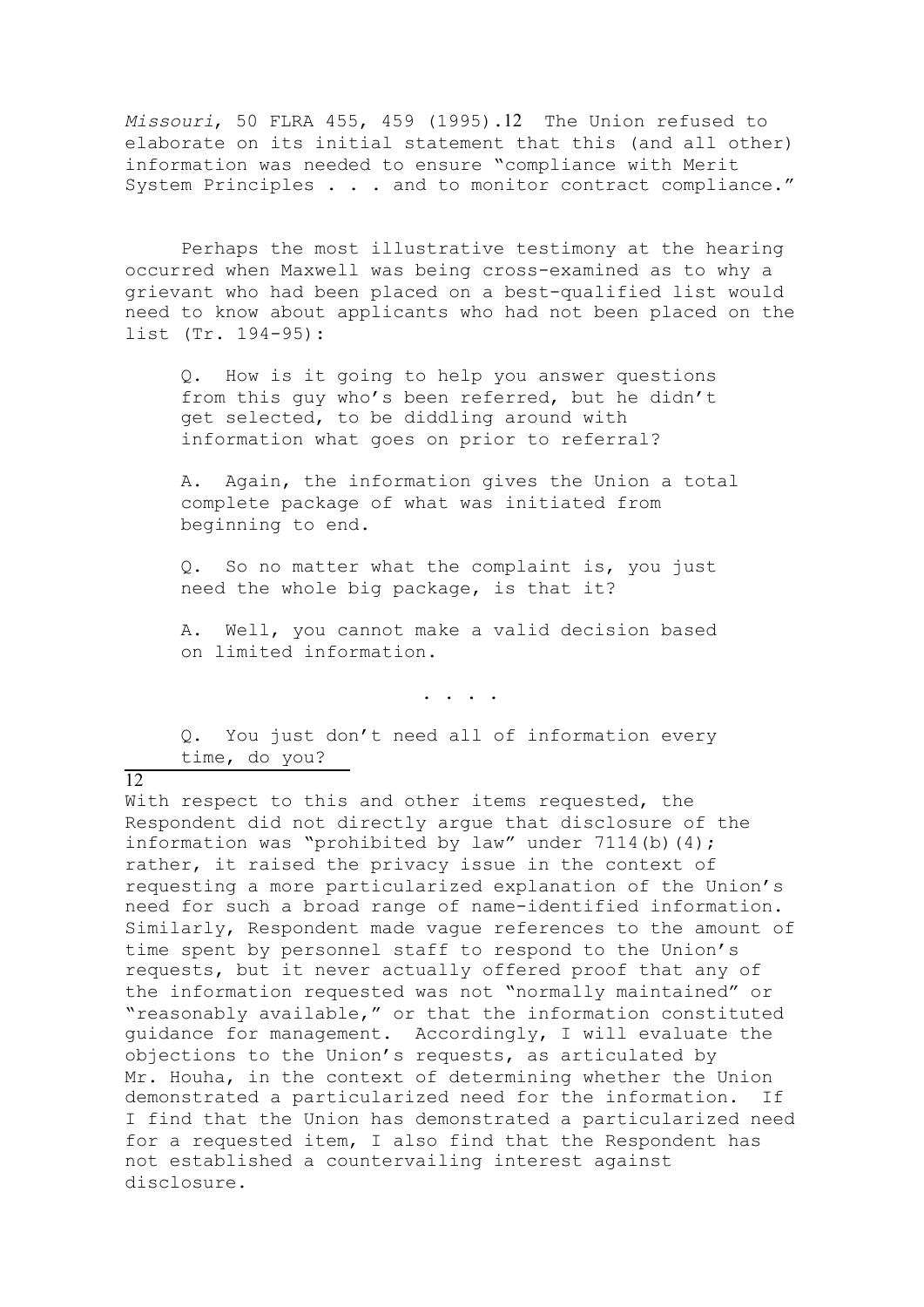#### A. Yes, we do.

Maxwell's assertion here is indicative of the Union's rationale throughout this case, and it conflicts with the concept of particularized need in *IRS Kansas City*. Just as the Authority at times prior to *IRS Kansas City* required agencies to furnish information based on a theory of "relevance" as opposed to "necessity," the Union here has demanded everything that might be helpful in its examination of the Respondent's promotions decisions. I believe the Respondent acted reasonably in asking the Union to explain more specifically why it needed all these names in order to accomplish those stated goals, and the Union failed to carry its burden of establishing "particularized need" for this information. Therefore, the Respondent did not commit an unfair labor practice in refusing to furnish this information.

### b. Ranking factors used to select the above individual

The record is unclear as to exactly what these "ranking factors" are. When asked, "would the ranking factors reflect where the grievant ranked or would the ranking factors reflect what these criteria were?" Ms. Maxwell replied, "I believe it's the criteria, plus where they ranked, and other individuals ranked." Tr. 297-98. The MLA does not refer to ranking factors, but in defining Promotion Evaluation Patterns (PEPs) in Section 12.09 it does provide that applicants will be "evaluated in terms of evaluation factors established in" the PEPs. A PEP is further defined as "a description of the specific qualifying skills and educational requirements by which employees are screened and evaluated for particular vacancies." *Id*. Thus the "criteria" described by Maxwell appear to be those specified in the PEP, but she further testified that the "ranking factors" also include where each employee ranked for each criterion. Therefore, it appears that the Union was asking for the rating of every person considered for each position, in addition to the PEP for the position (which the Union requested separately in item d).

This is a very broad and intrusive request, even more so than simply the names of all employees considered (requested in item a). Thus for the same reasons as I stated regarding item a, I find that the Union did not adequately articulate its need for so much name-identified information, particularly in light of Houha's explanation of how this information would often be irrelevant to grievants.

### d. PEP of the above position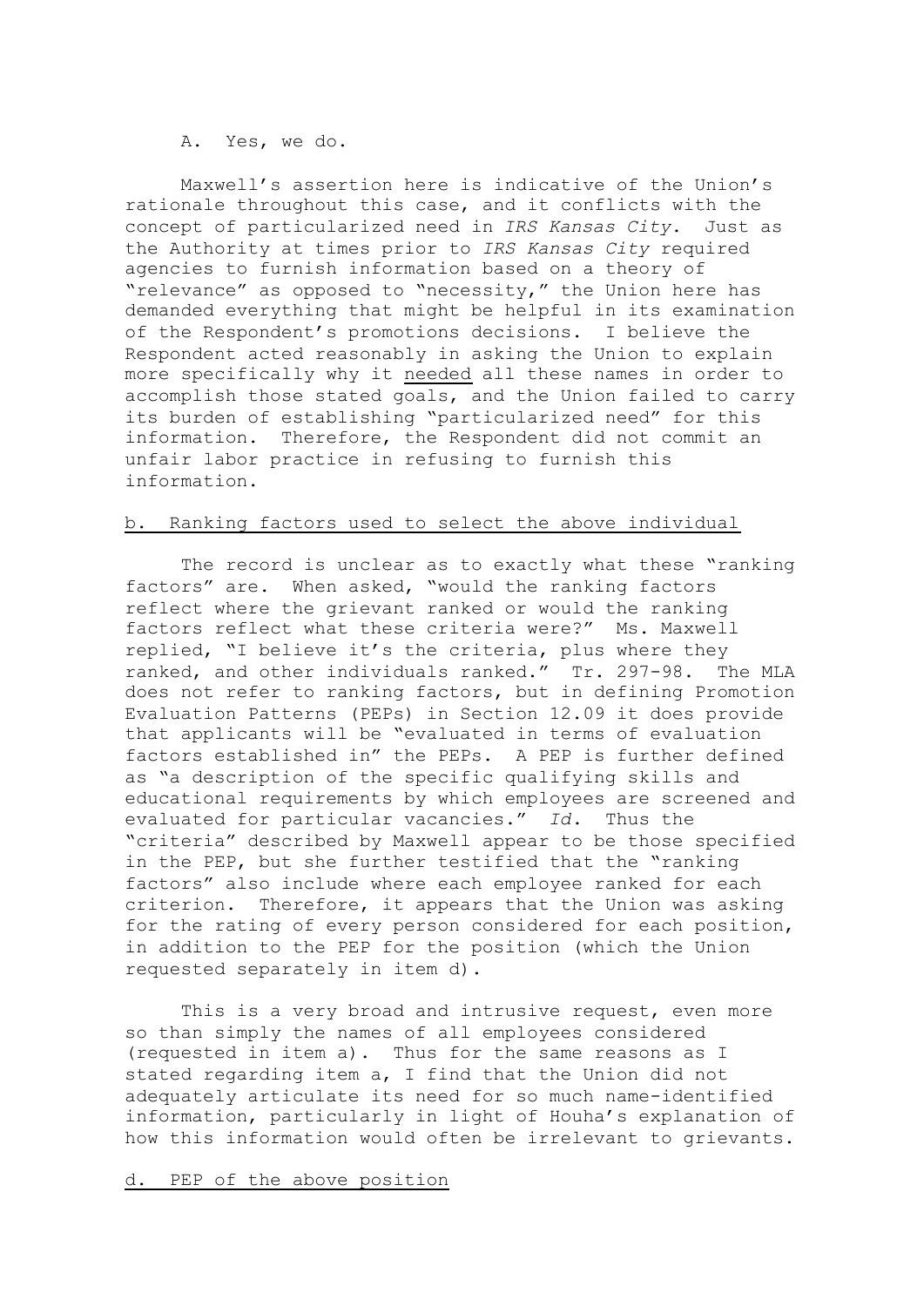I address this item next, as it relates directly to my discussion of the Union's previous request for ranking factors. The Respondent is required by Section 12.09 of the MLA to evaluate promotion applicants in accordance with factors established in the PEP for the position, and it is required to furnish new or changed PEPs to the Union as a matter of course. The relevance of the PEP to a promotion action is thus clearly set forth in the MLA. An employee should know the factors on which his application is being evaluated, the Union is entitled under the contract to review and comment on the appropriateness of those factors, and the Respondent is not permitted to utilize factors that are not job-related. Section 12.09(c).

Therefore, even the minimal explanation provided by the Union here was adequate to justify its need for the PEP. In each information request, the Union identified the position in dispute and indicated its intent to review whether the Respondent had complied with the MLA and merit system principles in filling that position. It is apparent that the Union would need to have the PEP to understand whether an employee meets the evaluation factors for the position. Indeed, I do not believe the Respondent seriously disputes the Union's need for the PEP, but it seems to have refused to furnish it because the Union had not fully responded to Mr. Houha's requests for more explanation. While I have already indicated that Houha's request for a more detailed explanation of the Union's need for information was reasonable in many respects, Houha did not need any further explanation in order to evaluate the Union's need for the PEPs. Accordingly, I find the Union established a particularized need for this information, and that the Respondent did not set forth any countervailing interests weighing against disclosure. *See* footnote 12, *supra*. By failing to comply with section 7114(b)(4) of the Statute, Respondent violated section  $7116(a)(1)$ ,  $(5)$  and  $(8)$ .

# c. Name(s) and ranking of everyone on the certificate including their Service Computation Date considered for the vacancy

e. Certificates, (including supplement) if appropriate (sanitized, no SSN, B-day) used for the selection of the above position

I am addressing these two items together, because one request directly follows from the other. Together, these requests seek the names, rank and service computation dates (but not the social security numbers or birthdays) of everyone on the best-qualified certificates for each vacancy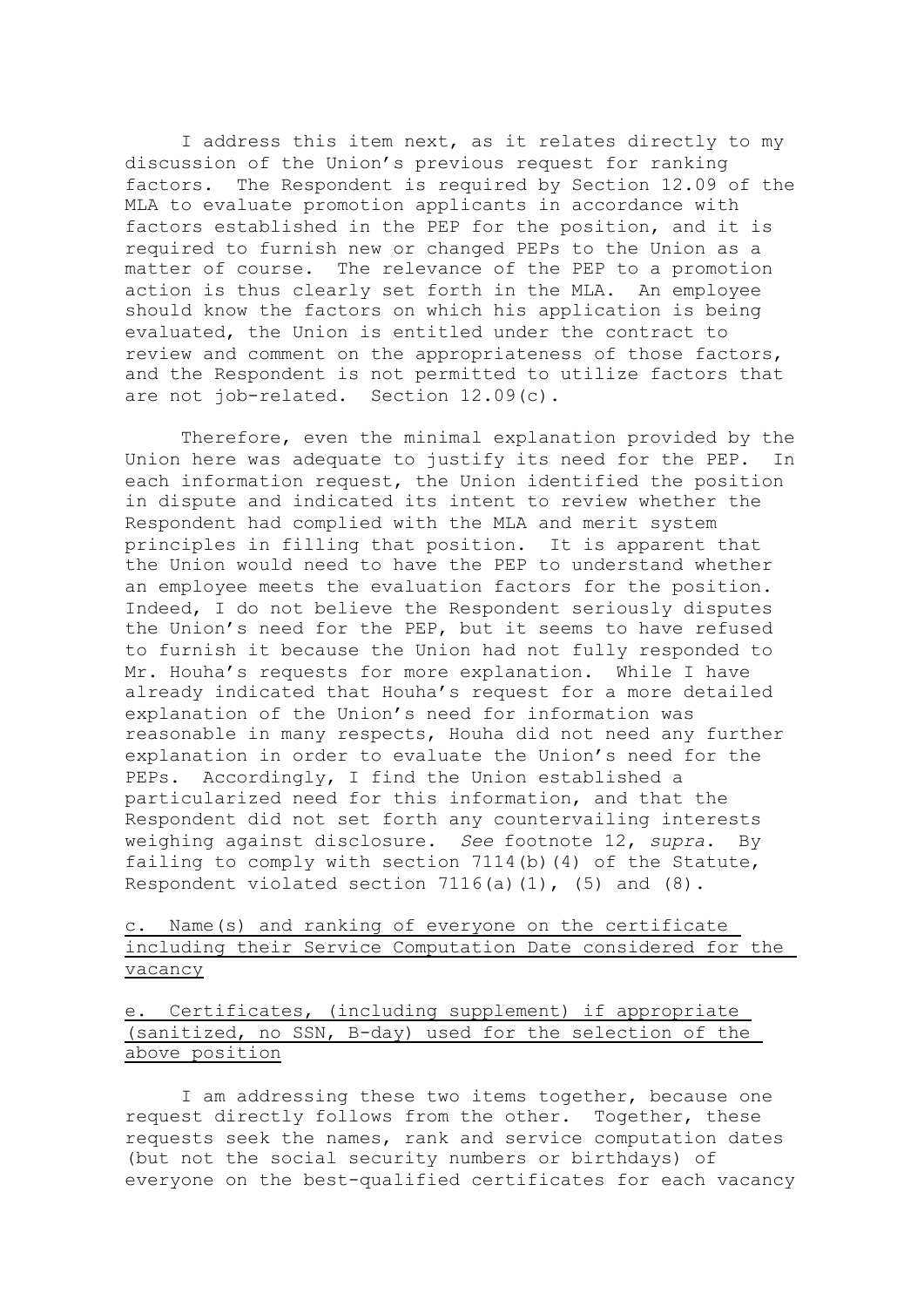filled by the Respondent. These certificates generally show the names (but not the ranking - see Tr. 299) of the ten applicants referred to the selecting official, who has the discretion (within other legal constraints) to select any of the candidates, regardless of their rating or ranking. MLA Sections 12.10, 12.13. An employee or his representative is entitled under Section 12.15 to find out from the personnel office whether or not he was on the certificate, but of course the employee must identify himself to obtain this information. The Union's requests, however, seek the names of all the employees on the certificates, including the names and rankings of non-grievants who were on the bestqualified list but were not selected.

Thus the Union seeks information that non-grieving employees might consider private and might object to. These employees might not want it disclosed that they were unsuccessful candidates, or what their ratings were, and such information could be the source of jealousy among employees. As part of the Union's carrying out its statutory responsibility to monitor application of the MLA and to assist employees in potential grievances, it may be unavoidable for the Union to receive such private information, but the Statute requires disclosure of that information only when it is shown to be "necessary" for the Union's fulfillment of its duties. Mr. Houha asked the Union why it needed to know the names and rankings of employees on the certificate (other than the employees complaining to the Union), rather than the information provided in Section 12.15. The Union responded that some employees wanted to remain anonymous because they were afraid of retaliation, and there is some legitimacy to this argument. But do the privacy interests of those employees override the privacy of the non-grieving candidates, and does it demonstrate the Union's need to have that information? The Union simply asserted that it needed the information to ensure compliance with the contract and merit system principles. It didn't explain why employees who may never have even been found minimally qualified needed to know information about the best-qualified employees. While preserving the anonymity of its grievants, the Union didn't even identify what stage of the promotion process the complaining employees reached, so that the Respondent could have better evaluated the relevance of the certificates to the complaints of the grievants.

In many cases, I believe that the names and rankings of the employees on the certificates might well be necessary for the Union, particularly if the complaining employees had made the best-qualified list, because then the relative qualifications of the named employees would be directly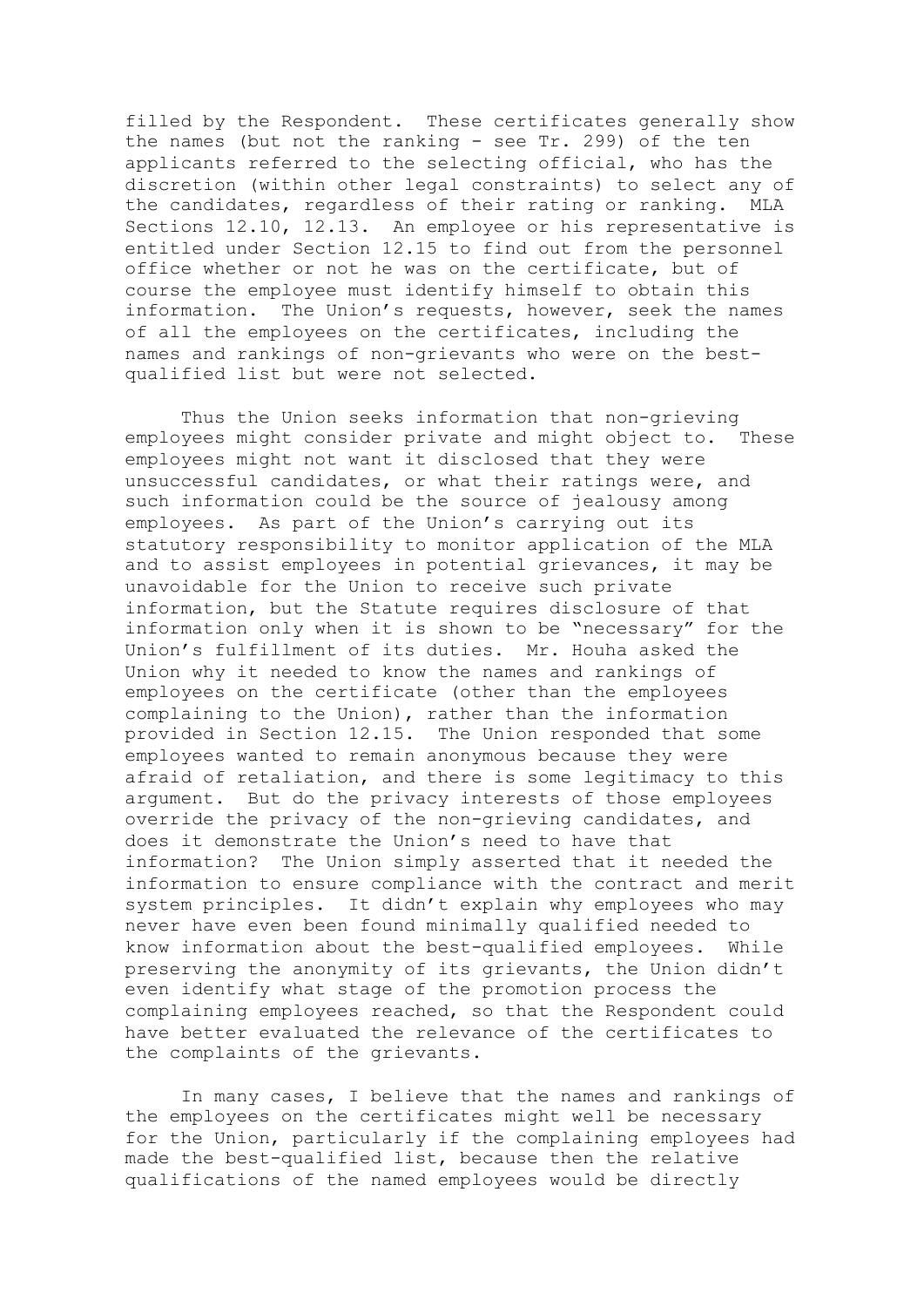relevant to the grievants. (Indeed, Houha had given Maxwell the certificate in a prior grievance.) But the Union here did not explain the situation and its specific interests in any detail to the Respondent, and this was not sufficient to enable the Respondent to evaluate the requests. In the context of the lengthy correspondence between Maxwell and Houha, I believe Houha's requests to meet and discuss the particulars of the requests with the Union placed the responsibility on the Union to explain its particularized interests in more detail. The Union failed to meet that responsibility, and thus I find that it didn't demonstrate its need for the certificates or the rankings of employees on the certificates.

# f. The highest progression level reached by employees on the certificate

The same reasons expressed above, for denying the request for the names and rankings of the employees on the certificates, are applicable here as well. But there is a more fundamental reason for denying this request: it asks for information that is inherently in the certificate itself. Ms. Maxwell's explanation at the hearing (Tr. 305-6) of what the "highest progression level" means, conflicts with the meaning expressed in Section 12.15(b) of the MLA. That section entitles a nonselected employee to be told whether he was among the best-qualified employees on the certificate, and "if not, the highest progression level reached by the employee in the screening process, if applicable." It is clear that, contrary to Maxwell's belief, the "highest progression level" doesn't include information about an employee's education or experience, but simply what stage of the promotion process the employee reached. If the employee is on the certificate, then he reached the final stage of the process. Thus, the Union has asked for nothing in item f that it didn't already request in items c and e.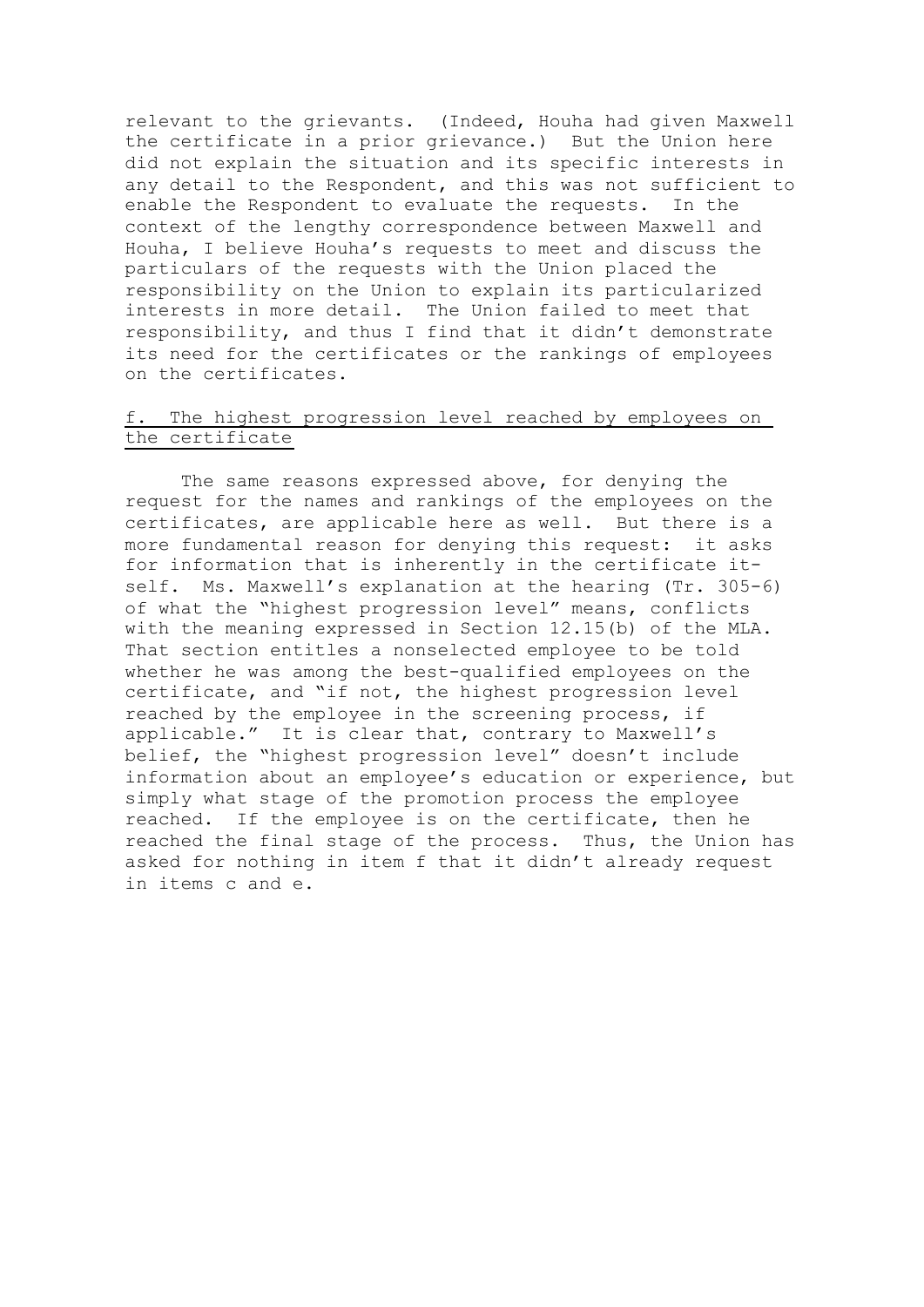### g. SF 52 fill action

This is the document which actually carries out the decision to fill a particular position with a particular person, and while the contents of the document would certainly have been familiar to employees in Kirtland's civilian personnel office, those contents are not made clear on the record. A sample SF-52 was not offered into evidence, and Ms. Maxwell's testimony at the hearing did not provide much insight into its contents or the Union's need for it in deciding whether to file a grievance protesting a promotion action. In Maxwell's view, the value of the document was the name of the supervisor initiating the personnel action, because it would show a grievant whether he had worked with the supervisor (Tr. 181-82). But when I asked her how this actually helped the Union evaluate the merits of a grievance, she could only say that she was repeating the requests of the grievant (Tr. 183).

From the record, it is impossible for me to determine whether the document is actually necessary for the Union to fulfill its representational purposes. Although it is not clear, it seems entirely possible that the document contains personal identifying information about the promoted employee, and the Union has not asked for the document in sanitized form. It seems unnecessary to me to obtain a document that may contain a wide range of information, if the only thing the Union needs to know is the name of the supervisor on the form. It is also unclear whether the supervisor signing the SF-52 is necessarily the selecting official or someone who provides the selecting official with input on the promotion decision; thus it has not been shown that the document will provide the Union with even the minimal information it seeks. Given these factors, I find that the Union has not demonstrated particularized need for the SF-52 form.

### h. Copy of position description of above position

Like the PEP, the need for this document would seem to be self-evident, readily available and uncontroversial. The only reason for the Respondent's failure to furnish it (albeit one not articulated by the Respondent) seems to be the Union's refusal to elaborate on its need for the other documents. As I noted for the PEP, the Respondent should have promptly furnished the Union with those documents whose necessity had been established, rather than treating all of the requests as an inseparable package.

A position description is the logical starting point for any person seeking to understand the duties of a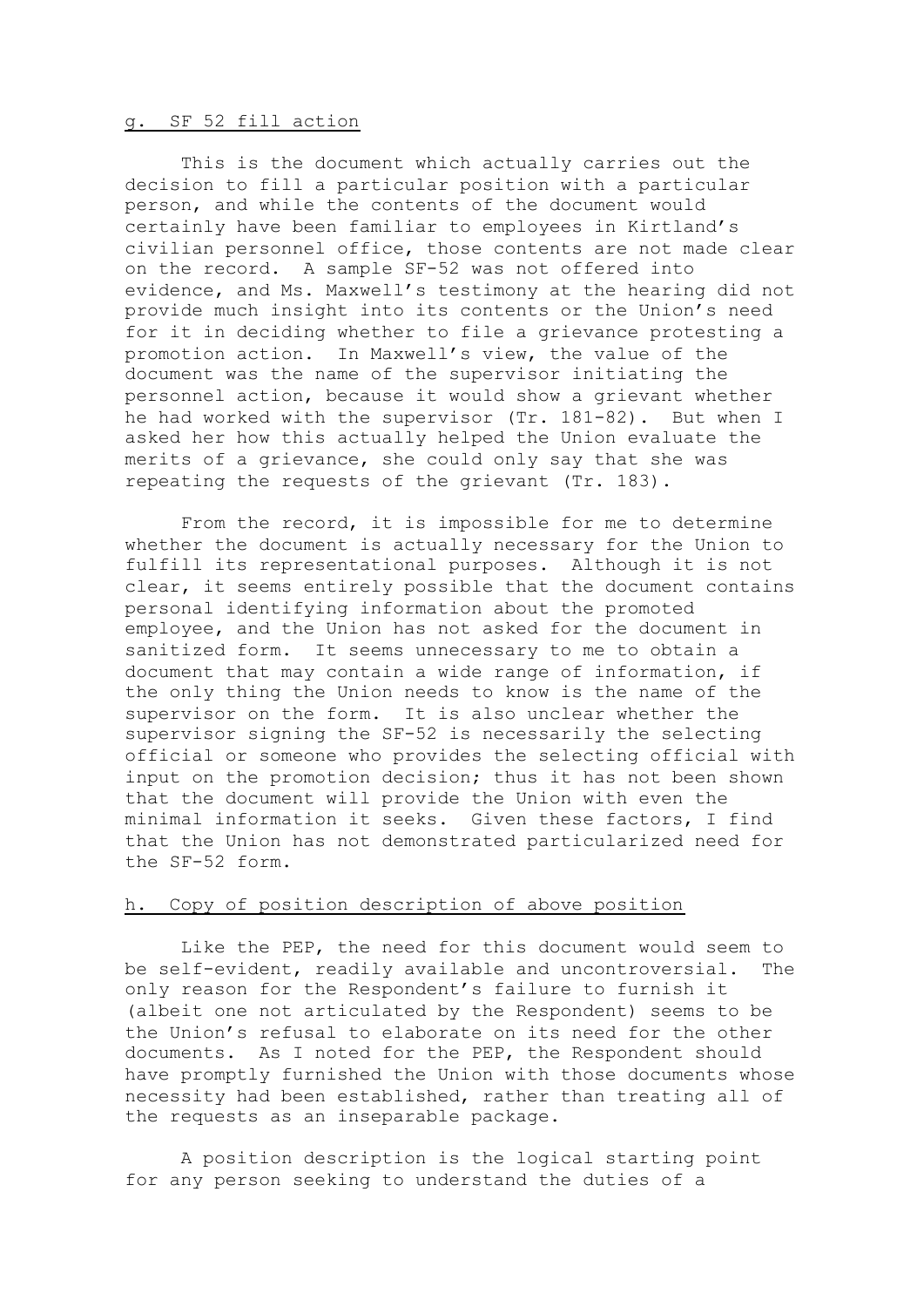position being filled. This piece of information, along with the PEP, will educate an applicant, the Union and a potential grievant whether any individual possesses the knowledge, skills and abilities required for the position, and it will enable them to compare their own qualifications to those of the selected individual. Houha gave this document to Maxwell after an earlier request (Tr. 41), and the Union's need for the document is clear, even from the brief explanation offered by the Union in G.C. Exhibit 4 *et al*. I therefore find that the Respondent committed an unfair labor practice in refusing to furnish the position description in response to the Union's multiple requests.

# i. Copy of EEO goal sheet(s) for the certificate and for any supplemental certificates

This is another example of Ms. Maxwell asking for something that she really didn't understand, and as a result, the record affords me no factual basis for evaluating its necessity. She testified that the EEO goal sheet is "used for affirmative action to ensure that minority employees are being considered for positions" (Tr. 314); that it "identifies how many employees there are in that section, and what their race and nationality are" (Tr. 327); and that employees had complained about possible unlawful discrimination in the filling of positions (Tr. 314-15). A sample of the document was not offered into evidence. The Union certainly has an important role in monitoring the Respondent's compliance with the MLA and the law regarding nondiscrimination in promotions. But I have no idea, based on the record, how the requested information helps the Union in performing this function, and I don't think Maxwell has any idea either. It may well be that such a document provides useful information that might reveal the basis for suspecting racial or other discrimination, but the information requests and the subsequent explanations submitted by the Union to Houha did not articulate any rationale to support such a conclusion. In light of these gaps, I conclude that the Union did not demonstrate a particularized need for the EEO goal sheets.

# j. Selectee's career brief (sanitized with current position and past experience only; delete name, SSN, appraisal, education, training, etc.)

Although a sample of this document was not offered into evidence, it appears to be a record of the promoted employee's education, training and job experience. The Union was seeking only to know the selectee's job experience (Tr. 308-09). As explained by Maxwell, this information would enable other applicants to compare their own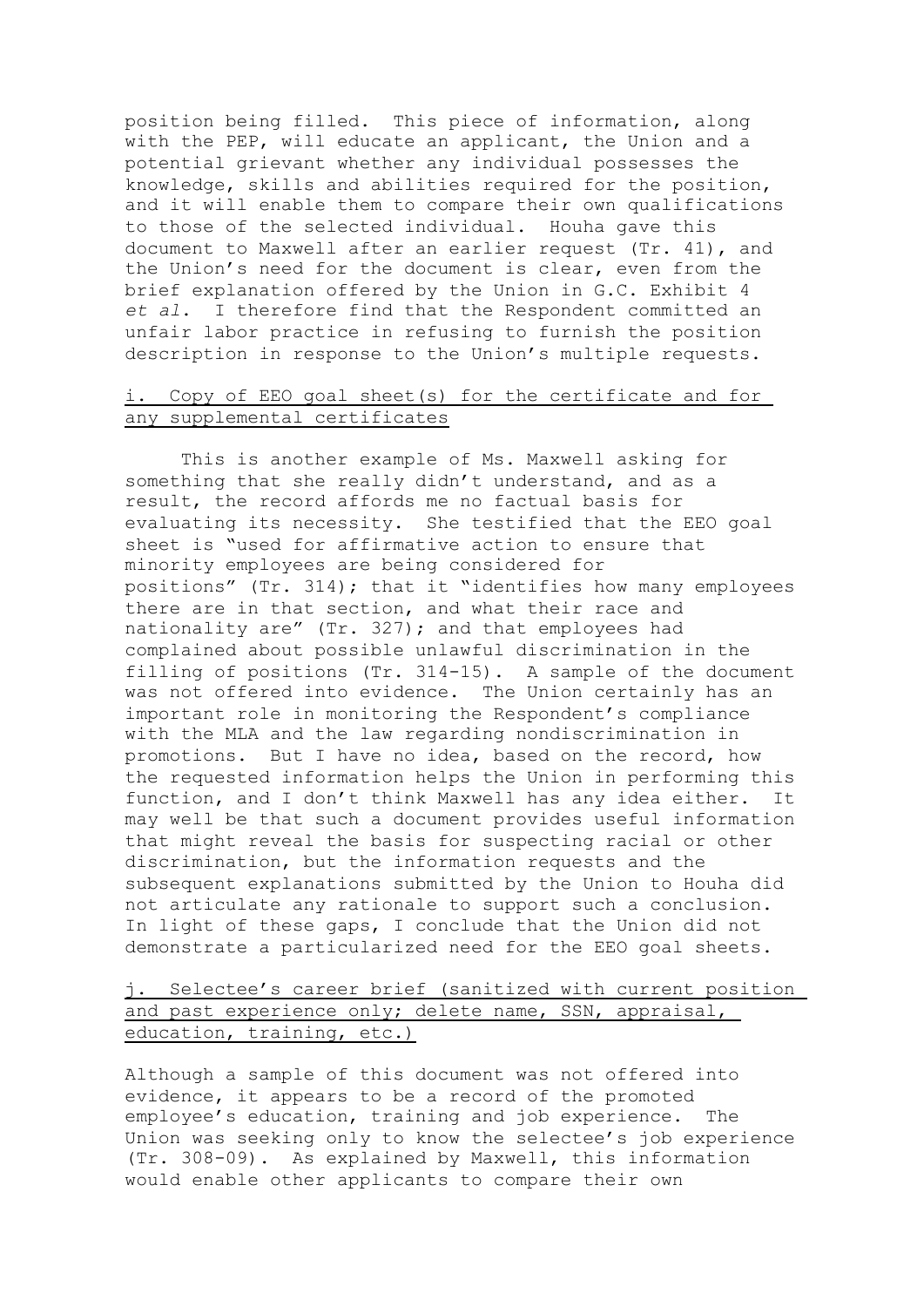background to the selectee's and to ascertain whether they might have grounds to pursue a grievance. *Id*. Although this explanation was not offered by the Union in its information requests, it seems evident from the request itself. In comparison to other requests that sought information about all employees considered for the vacant position or all employees on the certificate, this request seeks a limited amount of information about the selectee only, and none of that information raises any significant privacy concerns. Information about the past work experience of the selectee is a very useful basis for potential grievants and the Union to make a comparison of qualifications, and thus it would help the grievants and Union to determine whether or not to pursue a grievance. I therefore find that the Union demonstrated a particularized need for this information and that the Respondent violated the Statute in refusing to furnish it.

### k. If appropriate, copy of staff summary

Maxwell testified that she did not know what a staff summary is (Tr. 317), and it certainly is not evident to me from the remainder of the record. Regardless of what Hill Air Force Base management might have agreed to furnish to its union, Local 2263 had an obligation to understand the significance and usefulness of each piece of information it sought. How this staff summary relates to the promotion process and helps the Union fulfill its representational duties concerning these promotions is unknown here. The Union has not demonstrated a need for the staff summary, whatever it may be.

### l. Interview questions and benchmarks

The MLA establishes certain parameters for a selecting official in conducting interviews. Section 12.12 allows the selecting official to decide whether or not he wishes to conduct interviews of the employees on the best-qualified list, but he is required to interview all certified employees or none. Section 12.09 prohibits the Respondent from using factors that are not job-related at any stage in the process. Therefore, although the Union offered no significant explanation of its reasons for requesting the interview questions, those reasons should have been evident to anyone in the civilian personnel office. In cases where the selecting official didn't interview candidates, Houha would have nothing to furnish the Union, but in situations where interviews were conducted, the interview questions would show the Union what factors the selecting official considered relevant to his selection decision. If the interview question asked for information that was not job-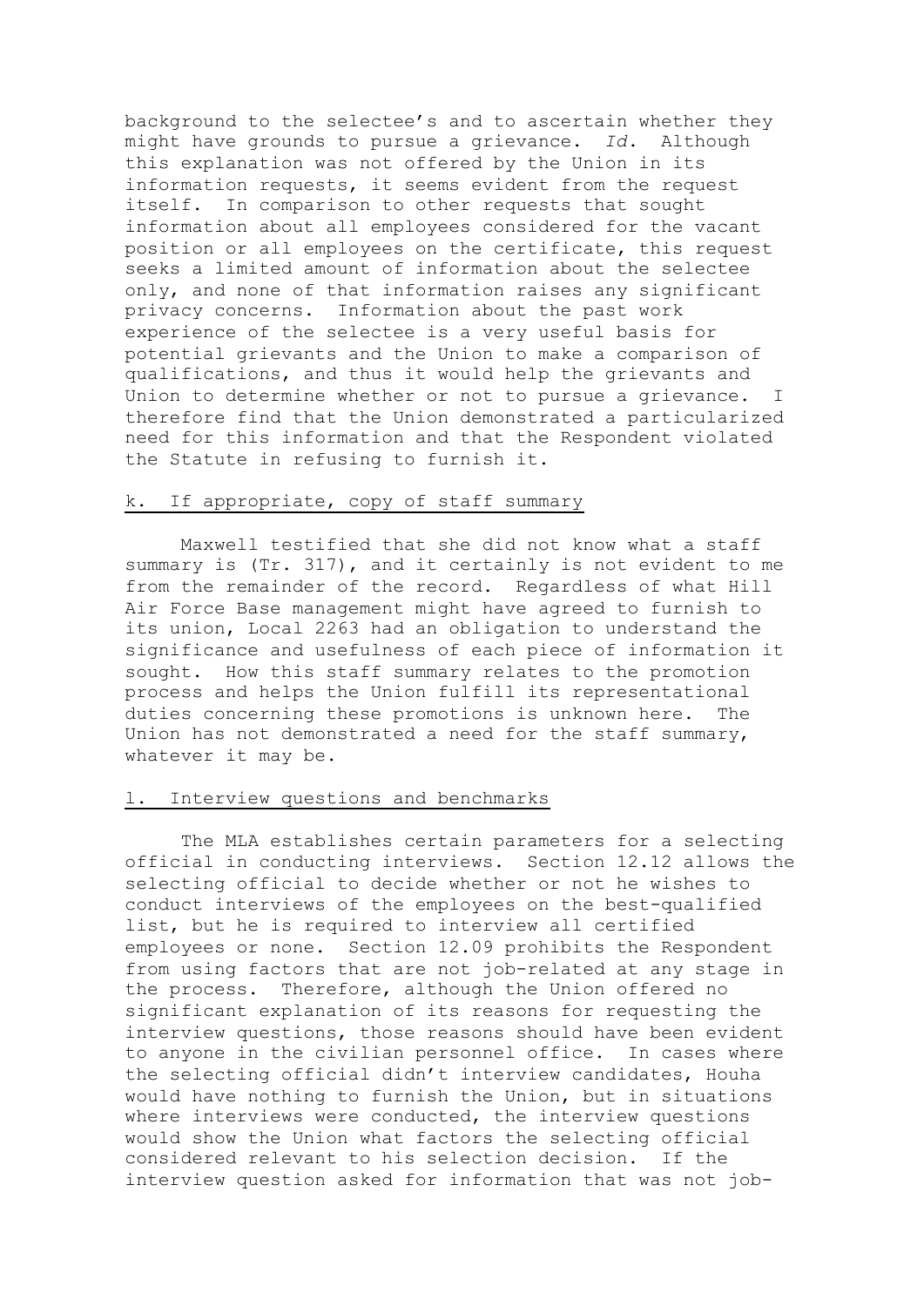related, this would provide the Union a basis for a grievance. If the interview questions were all job-related, it would help the Union understand which of many possible criteria the selecting official found most important. If the Union could compare this information with the position description, PEP and the selectee's career brief, it would have a much better idea whether any of the unsuccessful candidates had a legitimate complaint. Therefore I find that particularized need for the interview questions was shown to the Respondent, and it was obligated to respond to the request.

The need for the benchmarks, however, is less clear. Indeed, Maxwell did not know what the benchmarks were (Tr. 317). While it is possible to speculate that the benchmarks identify how the selecting official will rate each interviewee's answers to the interview questions, Article 12 of the MLA does not use this term, and it is equally possible that these benchmarks may contain guidance for management that would give employees an unfair advantage in future interviews.13 The record simply does not afford me sufficient factual basis to evaluate this portion of the request fully, and thus I cannot find that the Union met its burden of demonstrating a particularized need for the benchmarks.

# m. Interview rating sheet (sanitized with selectee(s) name (s) only and total scores of everyone interviewed)

Although Maxwell's testimony describing this request leaves some doubt as to precisely what information she was seeking (Tr. 319-21), the wording of the request itself indicates that the Union wanted to know the identity and interview rating score of the selectee, and the interview score total (without name identification) for each interviewee. As noted previously, the MLA requires the selecting official to interview all of the final candidates or none of them; by obtaining a response to this request, the Union would know whether this provision was complied with, and how the selectee's interview score compared to the other finalists. It would not reveal any potentially private personal information, since only the identity of the selectee would be revealed, and that is not information that can reasonably be kept secret anyway. Thus, while the Union offered little in the way of explanation for this information, the meaning, purpose and use of the information 13

This information might be comparable to a "crediting plan" for rating and ranking applicants, as discussed by the Authority in *Federal Bureau of Prisons, Allenwood Federal Prison Camp, Montgomery, Pennsylvania*, 51 FLRA 650 (1995).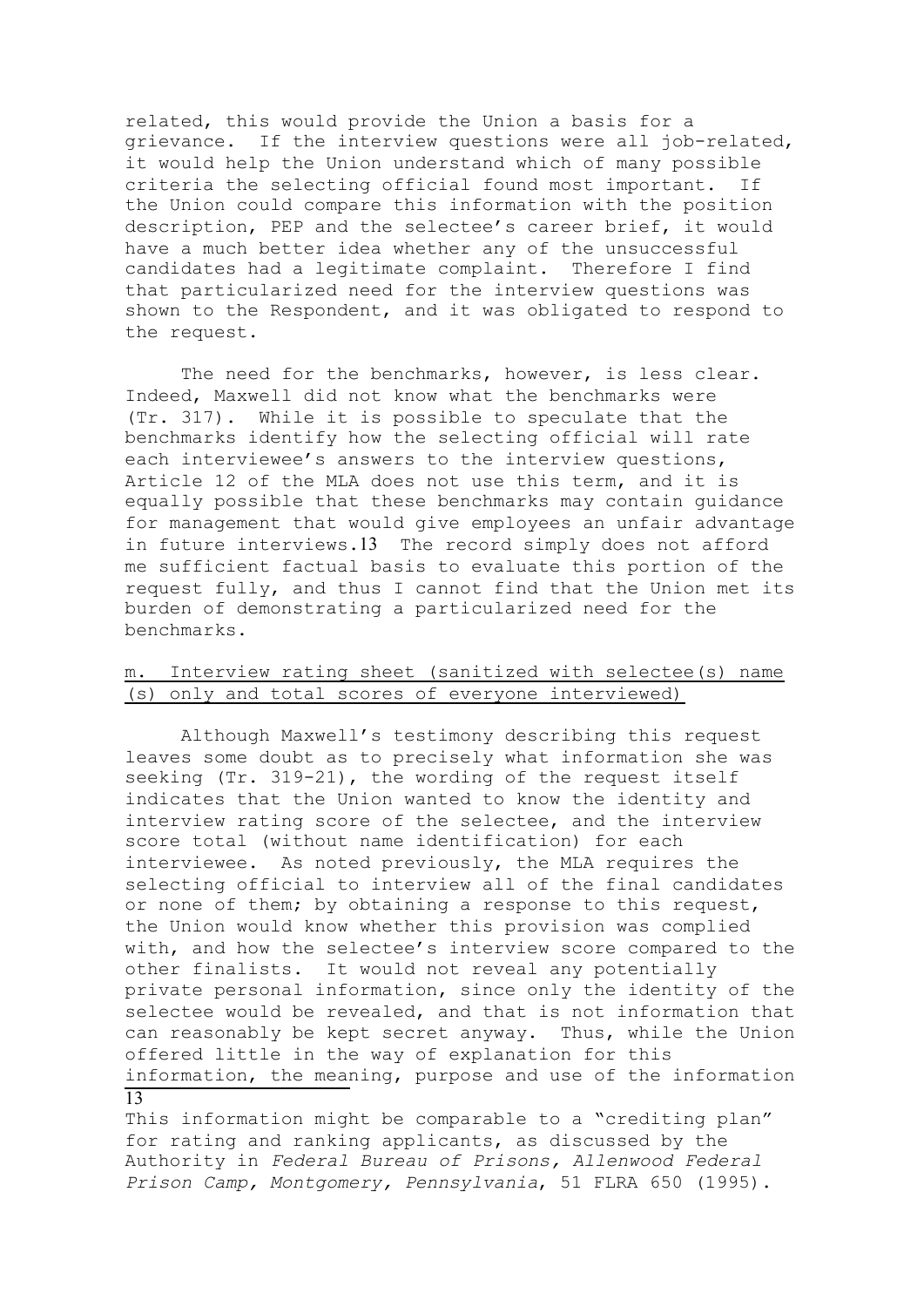here was evident from the MLA, and the Respondent should have furnished it. I find that the Union demonstrated particularized need for this information and that the Respondent unlawfully refused to provide it.

# n. A copy of the performance plan relative to the position being filled

As usual, Maxwell's testimony describing this document (Tr. 321-24) was not very helpful, but she did state that it is a general document prepared by Respondent to describe the duties and requirements of a position. In this respect, it seems to resemble either a position description or a PEP (or both), but she stated that it sometimes provides more detail than a position description, perhaps in relation to time targets or quantitative expectations of a job (Tr. 323). In all respects, it appears to be a document that relates to the position itself, rather than to the individuals holding or seeking the position; therefore, it contains no potentially private information. The Respondent did not seek to contradict Maxwell's testimony regarding the document or suggest any countervailing interests against disclosure. For the same reasons as I have already stated for PEP and position description, the performance plan is directly relevant to a union monitoring an agency's promotion decisions, and an understanding of a position's performance plan could be invaluable in evaluating the qualifications of applicants. I therefore find that the Respondent was obligated to furnish the Union with this document.

### o. Nationality of the selectee of the above positions

As I noted in relation to item m, there is no privacy interest in the identity of the person selected for each vacancy, since this person's identity will be apparent as soon as the promotion takes effect. The nationality of the selectee does involve privacy considerations, however. The selectee's nationality will not necessarily be apparent, and this could subject the employee to discrimination from others. The General Counsel asserted in its post-hearing brief (at page 54) that item o doesn't request the selectee's identity, but the Union did request that information in item m, and it will soon become apparent anyway. Race, gender and nationality information does not implicate privacy interests when it is given for an entire organization, but here the nationality of the selectee personally would become known. While the Union has a clear and legitimate representational interest in monitoring compliance with prohibitions against the Respondent discriminating in promotions on the basis of nationality,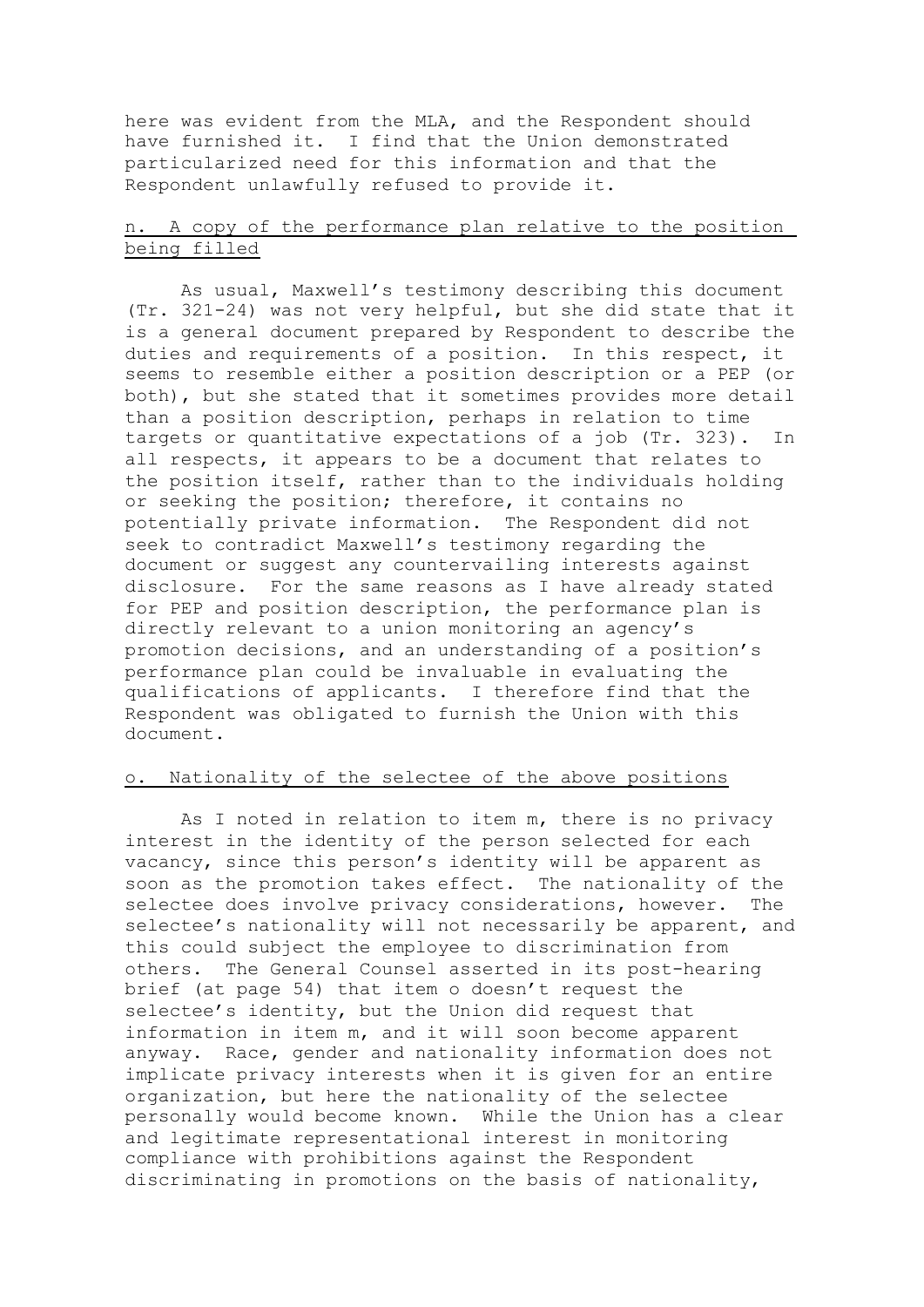the Union did not sufficiently explain in this case why it needed to know the nationality of each selectee. If the Union knew, for instance, that the person selected was the member of a particular national minority, or that he was not a minority member, would that help the Union decide to file a grievance? Simply on its face, without specific justification by the Union, I cannot find that this information was essential. And as I have often noted, the Union did not provide the required explanation of how this personalized nationality information would serve its representational interest. Accordingly, I conclude that the Respondent was not obligated to furnish this information.

### **Conclusion**

To summarize, I conclude that the Respondent violated Section  $7116(a)(1)$ , (5) and (8) of the Statute by refusing to furnish the Union with items  $d$ ; h; j; the interview questions in item l; m and n in each of the ten information requests. To remedy the unfair labor practices, it is appropriate to direct the Respondent to cease its unlawful actions and to furnish the Union with this information.

On the other hand, the Respondent was not required to furnish, and did not violate the Statute by refusing, items a; b; c; e; f; q; i; k; the benchmarks in item 1; and o. It is appropriate, therefore, to dismiss these portions of the Consolidated Complaints.

For the reasons stated above, I recommend that the Authority issue the following Order:

#### **ORDER**

Pursuant to section 2423.41(c) of the Federal Labor Relations Authority's Rules and Regulations and section 7118 of the Statute, it is hereby ordered that the United States Department of the Air Force, Air Force Materiel Command, Kirtland Air Force Base, Albuquerque, New Mexico (the Respondent) shall:

1. Cease and desist from:

 (a) Failing or refusing to furnish the American Federation of Government Employees, AFL-CIO, Local 2263 (the Union), with Items d, h, j, l (interview questions), m and n of the Union's information requests of July 11, 25 and 30, 2001, August 9 and 16, 2001, January 23, 2002, February 1 and 28, 2002, and April 29, 2002, regarding the positions of Equipment Specialist (Weapons Maintenance Section), Inventory Management Specialist (AA/WNL), Cost Analyst (58th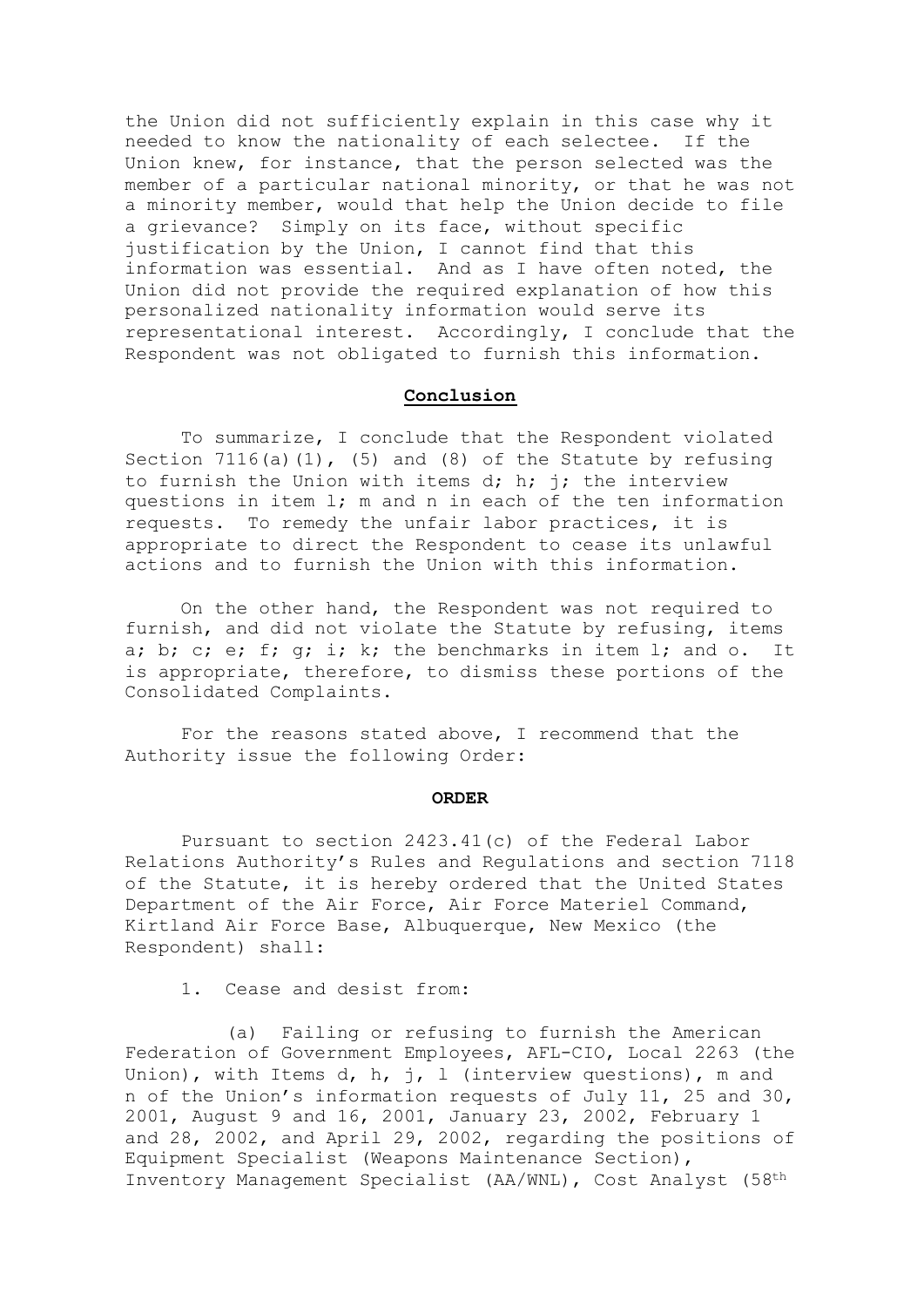Logistics Group), Program Analyst (377 MSS/DPC), Management Analyst (ABW/XP), Special Emphasis Program Specialist (377 ABW), Secretary (Air Force Inspection Agency), Secretary (Air Force Research Laboratory), Office Automation (Air Force Research Laboratory), Equipment Specialist (Aircraft/ Airframe)(58 OG/OGQ), Purchasing Agent (AFOTEC/RMC), Contract Specialist (377 Contracting Squadron/LGCA), Firefighting Equipment Dispatcher Supervisor (377th SPTG/CEF Fire Department), High Voltage Electrician (Civil Engineering), and Training Management Specialist.

 (b) In any like or related manner, interfering with, restraining, or coercing employees in the exercise of their rights assured by the Statute.

2. Take the following affirmative action in order to effectuate the purposes and policies of the Statute:

(a) Furnish the Union with Items  $d$ ,  $h$ ,  $j$ ,  $l$ (interview questions), m and n of the Union's information requests of July 11, 25 and 30, 2001, August 9 and 16, 2001, January 23, 2002, February 1 and 28, 2002, and April 29, 2002, regarding the positions of Equipment Specialist (Weapons Maintenance Section), Inventory Management Specialist (AA/WNL), Cost Analyst (58<sup>th</sup> Logistics Group), Program Analyst (377 MSS/DPC), Management Analyst (ABW/XP), Special Emphasis Program Specialist (377 ABW), Secretary (Air Force Inspection Agency), Secretary (Air Force Research Laboratory), Office Automation (Air Force Research Laboratory), Equipment Specialist (Aircraft/Airframe) (58 OG/OGQ), Purchasing Agent (AFOTEC/RMC), Contract Specialist (377 Contracting Squadron/LGCA), Firefighting Equipment Dispatcher Supervisor (377th SPTG/CEF Fire Department), High Voltage Electrician (Civil Engineering), and Training Management Specialist.

 (b) Post at its facilities copies of the attached Notice on forms to be furnished by the Federal Labor Relations Authority. Upon receipt of such forms, they shall be signed by the 377 Airbase Wing Commander and shall be posted and maintained for 60 consecutive days thereafter, in conspicuous places, including all bulletin boards and other places where notices to employees are customarily posted. Reasonable steps shall be taken to insure that these Notices are not altered, defaced, or covered by other material.

 (c) Pursuant to section 2423.30 of the Authority's Rules and Regulations, notify the Regional Director, Dallas Regional Office, in writing, within 30 days from the date of this Order, as to what steps have been taken to comply.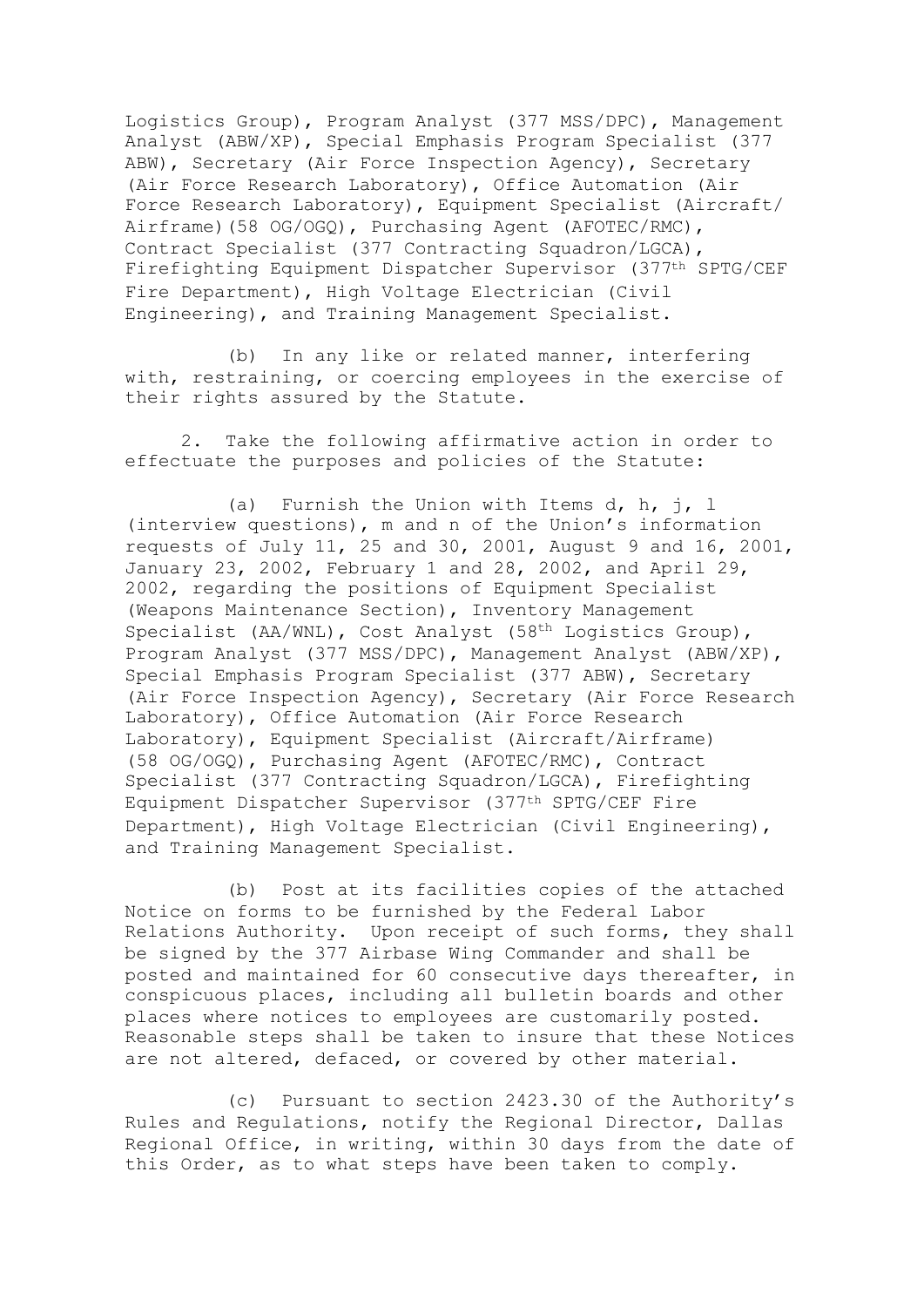Issued, Washington, DC, August 31, 2004.

 $\overline{\phantom{0}}$ 

RICHARD A. PEARSON Administrative Law Judge

 $\overline{\phantom{a}}$  ,  $\overline{\phantom{a}}$  ,  $\overline{\phantom{a}}$  ,  $\overline{\phantom{a}}$  ,  $\overline{\phantom{a}}$  ,  $\overline{\phantom{a}}$  ,  $\overline{\phantom{a}}$  ,  $\overline{\phantom{a}}$  ,  $\overline{\phantom{a}}$  ,  $\overline{\phantom{a}}$  ,  $\overline{\phantom{a}}$  ,  $\overline{\phantom{a}}$  ,  $\overline{\phantom{a}}$  ,  $\overline{\phantom{a}}$  ,  $\overline{\phantom{a}}$  ,  $\overline{\phantom{a}}$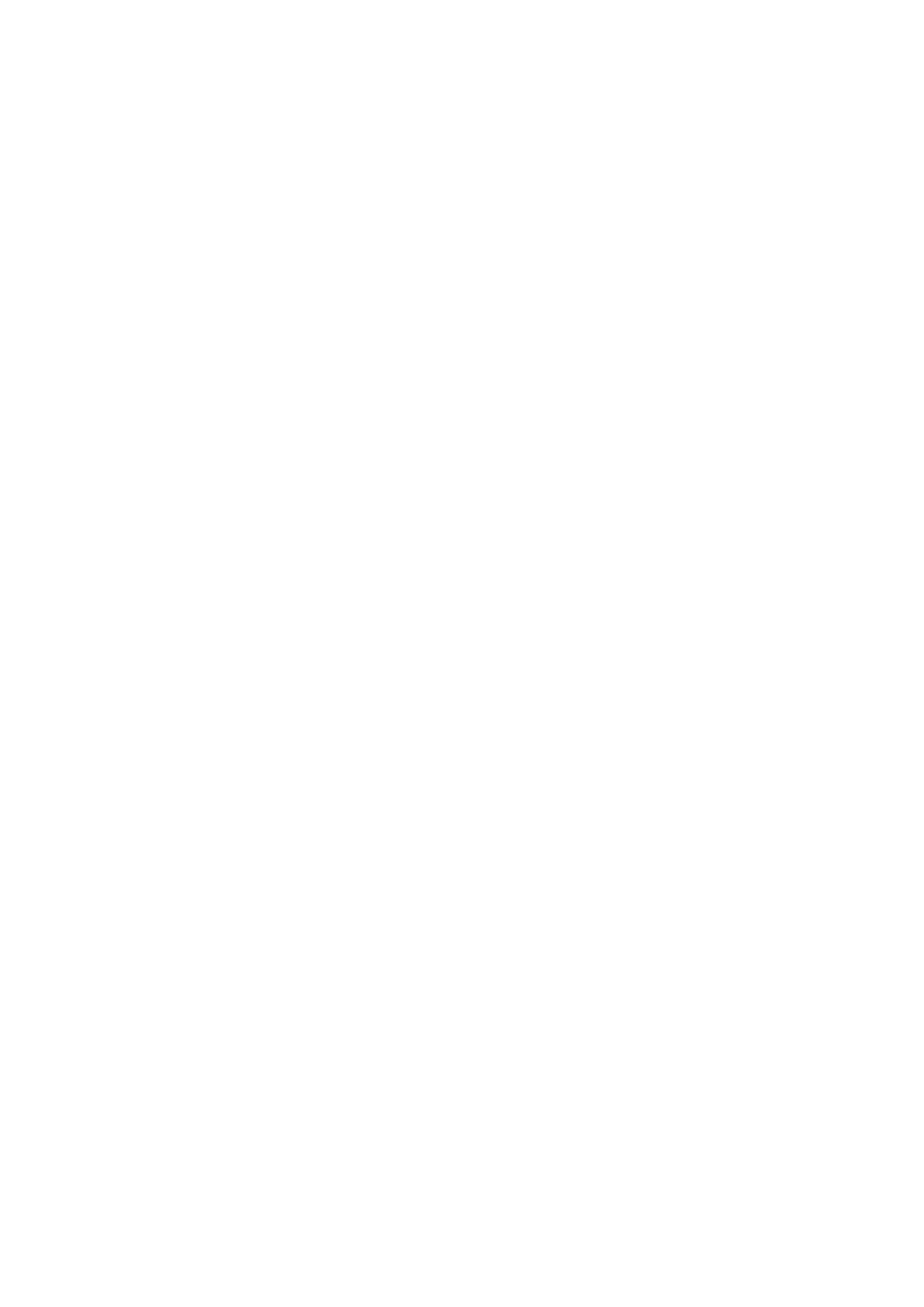#### **NOTICE TO ALL EMPLOYEES**

#### **POSTED BY ORDER OF THE**

#### **FEDERAL LABOR RELATIONS AUTHORITY**

The Federal Labor Relations Authority has found that the United States Department of the Air Force, Air Force Materiel Command, Kirtland Air Force Base, Albuquerque, New Mexico violated the Federal Service Labor-Management Relations Statute (the Statute) and has ordered us to post and abide by this Notice.

### **WE HEREBY NOTIFY OUR EMPLOYEES THAT:**

**WE WILL NOT** fail or refuse to furnish the American Federation of Government Employees, AFL-CIO, Local 2263 (the Union), with Items d, h, j, l (interview questions), m and n of the Union's information requests of July 11, 25 and 30, 2001, August 9 and 16, 2001, January 23, 2002, February 1 and 28, 2002, and April 29, 2002, regarding the positions of Equipment Specialist (Weapons Maintenance Section), Inventory Management Specialist (AA/WNL), Cost Analyst (58th Logistics Group), Program Analyst (377 MSS/DPC), Management Analyst (ABW/XP), Special Emphasis Program Specialist (377 ABW), Secretary (Air Force Inspection Agency), Secretary (Air Force Research Laboratory), Office Automation (Air Force Research Laboratory), Equipment Specialist (Aircraft/ Airframe)(58 OG/OGQ), Purchasing Agent (AFOTEC/RMC), Contract Specialist (377 Contracting Squadron/LGCA), Firefighting Equipment Dispatcher Supervisor (377th SPTG/CEF Fire Department), High Voltage Electrician (Civil Engineering), and Training Management Specialist..

**WE WILL NOT**, in any like or related manner, interfere with, restrain, or coerce our employees in the exercise of their rights assured by the Statute.

**WE WILL**, upon request, furnish the Union with the information specified above.

> $\overline{\phantom{a}}$  , where  $\overline{\phantom{a}}$  , where  $\overline{\phantom{a}}$  ,  $\overline{\phantom{a}}$  ,  $\overline{\phantom{a}}$  ,  $\overline{\phantom{a}}$  ,  $\overline{\phantom{a}}$  ,  $\overline{\phantom{a}}$  ,  $\overline{\phantom{a}}$  ,  $\overline{\phantom{a}}$  ,  $\overline{\phantom{a}}$  ,  $\overline{\phantom{a}}$  ,  $\overline{\phantom{a}}$  ,  $\overline{\phantom{a}}$  ,  $\overline{\phantom{a}}$  , 377 Airbase Wing Commander

Dated: By:

(Signature) (Title)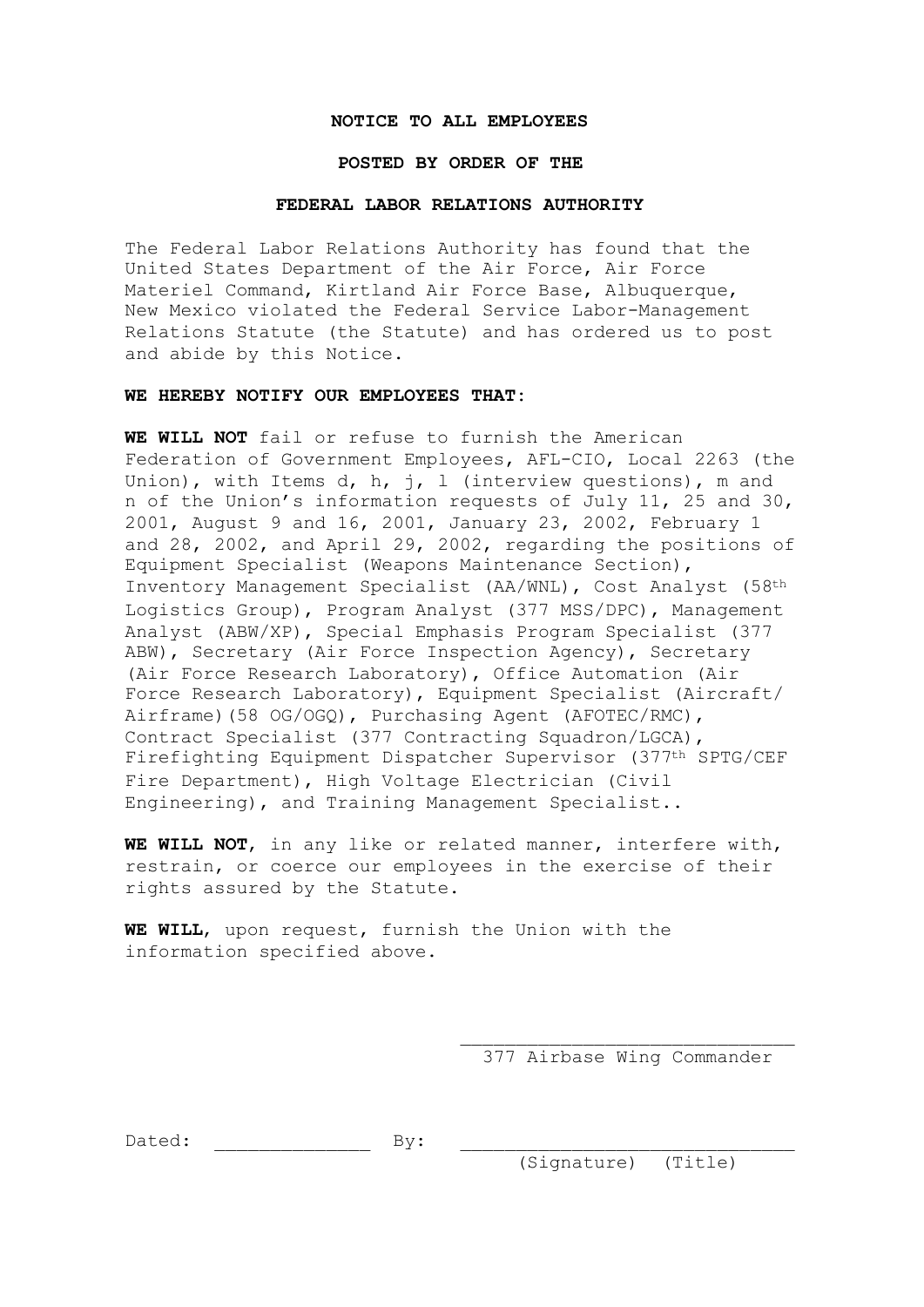This Notice must remain posted for 60 consecutive days from the date of posting, and must not be altered, defaced, or covered by any other material.

If employees have any questions concerning this Notice or compliance with its provisions, they may communicate directly with the Regional Director, Dallas Regional Office, whose address is: Federal Labor Relations Authority, 525 Griffin Street, Suite 926, LB-107, Dallas, TX 75202-1906, and whose telephone number is: 214-767-4996.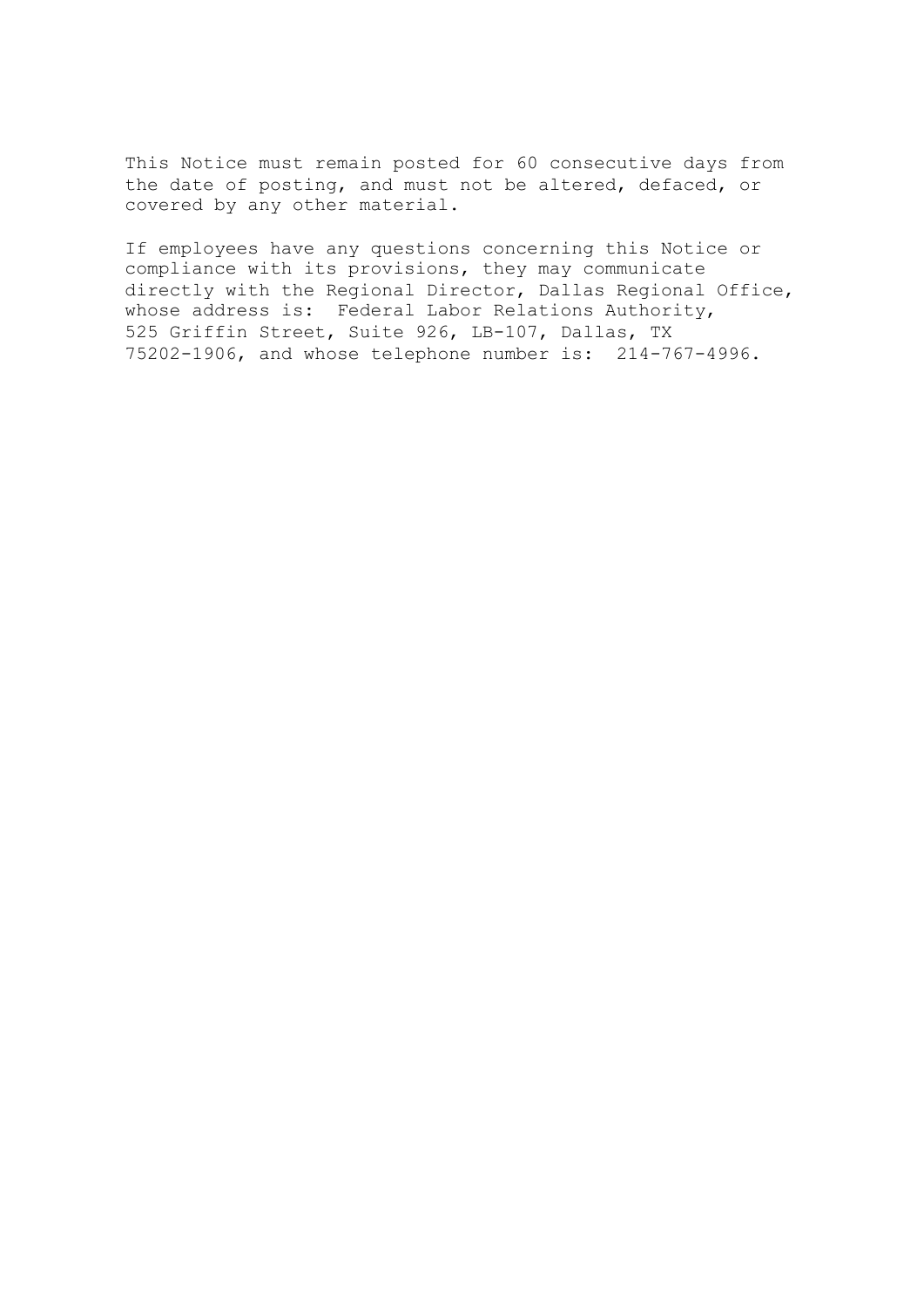#### **CERTIFICATE OF SERVICE**

I hereby certify that copies of this DECISION, issued by RICHARD A. PEARSON, Administrative Law Judge, in Case Nos. DA-CA-01-0876, DA-CA-01-0877, DA-CA-01-0963, DA-CA-01-0964, DA-CA-01-0965, DA-CA-01-0968, DA-CA-01-0969, DA-CA-02-0320, DA-CA-02-0373 and DA-CA-02-0603, were sent to the following parties:

\_\_\_\_\_\_\_\_\_\_\_\_\_\_\_\_\_\_\_\_\_\_\_\_\_\_\_\_\_\_\_

**CERTIFIED MAIL AND RETURN RECEIPT CERTIFIED NOS:** William D. Kirsner **7000 1670 0000 1175 4311** James P. Hughes Federal Labor Relations Authority 525 Griffin St., Suite 926, LB-107 Dallas, TX 75202-1906 Steven E. Sherwood **7000 1670 0000 1175 4328** Major John B. Flood AFLSA/CLLO 1501 Wilson Blvd., 7<sup>th</sup> Floor Arlington, VA 22203 Michelle Sandoval **7000 1670 0000 1175 4304** Secretary Treasurer AFGE, Local 2263 PO Box 5477 Albuquerque, NM 87185 **REGULAR MAIL:**

President AFGE 80 F Street, NW Washington, DC 20001

 $\overline{\phantom{0}}$